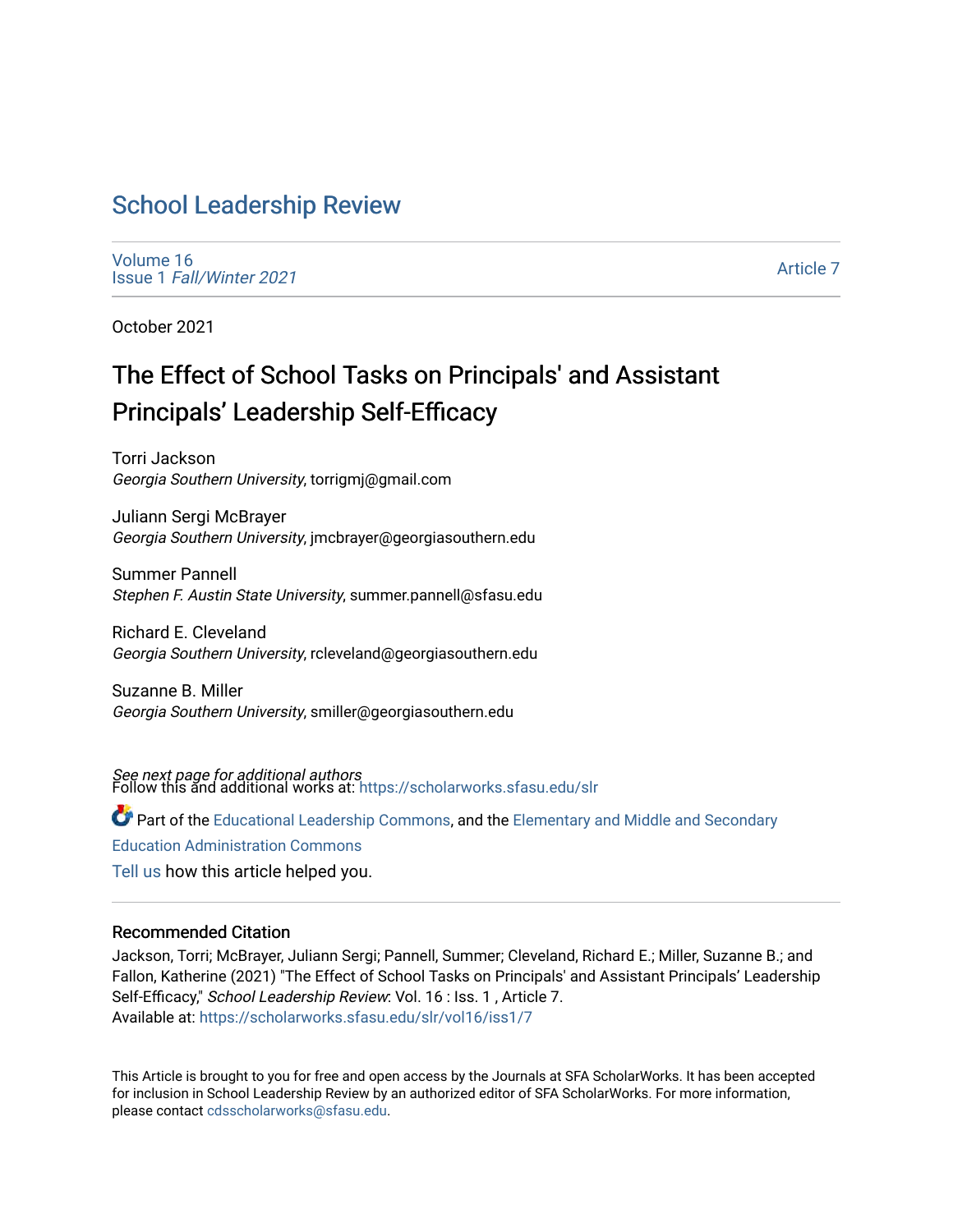# The Effect of School Tasks on Principals' and Assistant Principals' Leadership Self-Efficacy

# Authors

Torri Jackson, Juliann Sergi McBrayer, Summer Pannell, Richard E. Cleveland, Suzanne B. Miller, and Katherine Fallon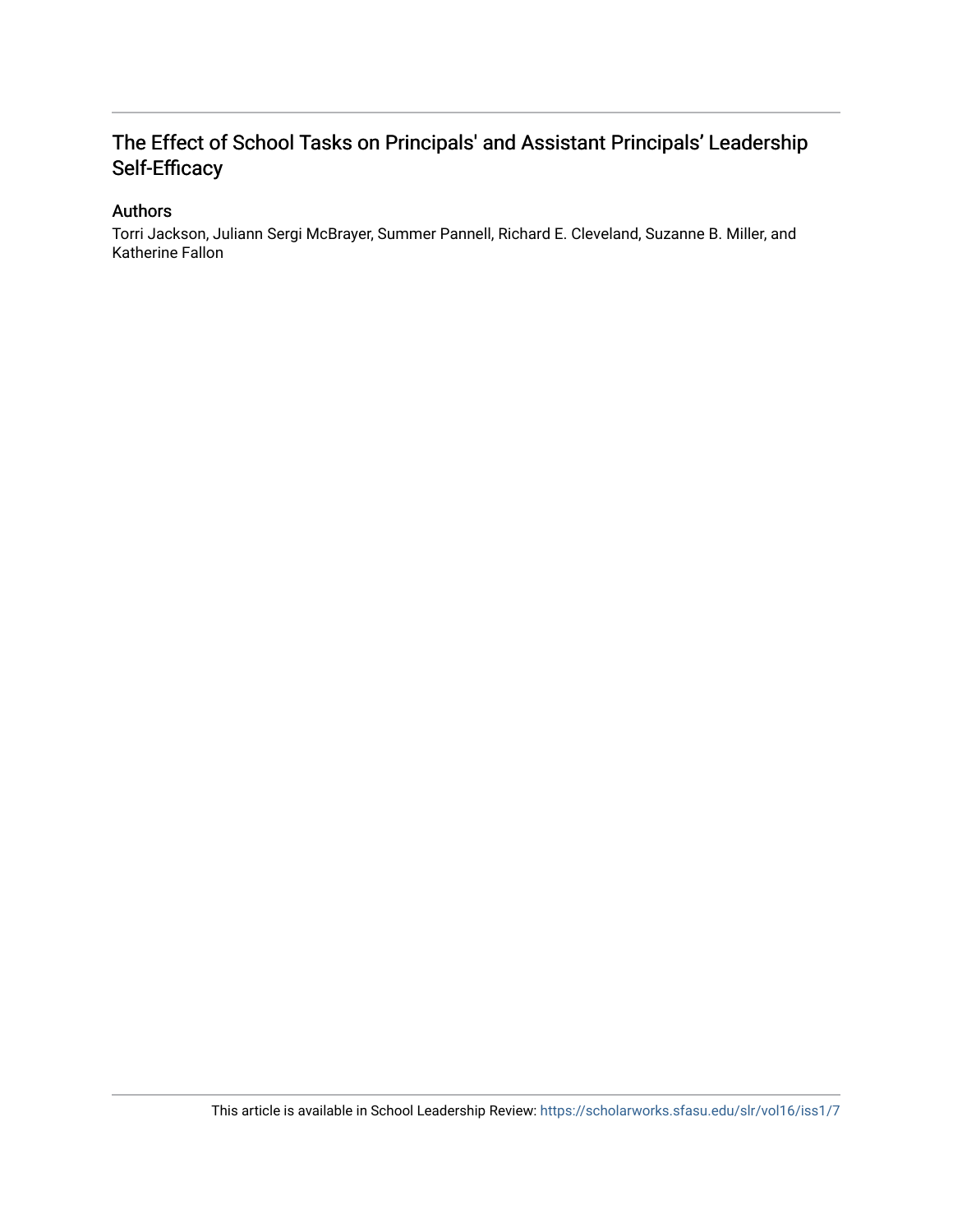# **The Effect of School Tasks on Principals' and Assistant Principals' Leadership Self-Efficacy**

To achieve overall school success, there needs to be a continued focus on balancing the instructional leadership tasks and school management tasks of school administrators (McBrayer et al., 2018). Instructional leadership tasks are responsibilities associated with supervising teaching and learning in a school setting and these tasks include, but are not limited to, evaluating teachers, planning professional development for staff, analyzing school data, conducting classroom walkthroughs, conferencing with teachers, observing learning, and examining other tasks assigned to support instructional programs (Grissom et al., 2013; Grissom et al., 2015; Hallinger & Murphy, 2012; Horng et al., 2010; Shaked, 2018; Vogel, 2018). Spillane and Hunt (2010) defined school management tasks as "the work necessary to maintain organizational stability, including tasks such as planning, gathering and dispersing information, budgeting, hiring, scheduling, and maintaining the building" (p. 295). The mounting pressure to lead schools to perform on higher levels while effectively completing instructional leadership tasks and school management tasks has the potential to directly impact the leadership selfefficacy of school administrators, which may indirectly impact student achievement in their schools (McBrayer et al., 2018; Morgan, 2018).

A study on school administrators' accountability showed that school stakeholders noted that school administrators are accountable to district administrators, faculty, staff, parents, students, and other community stakeholders for school performance and must articulate results and implications as needed (Argon, 2015). School administrators are expected to be proficient instructional leaders and are responsible for school performance. Understanding leadership capabilities of school administrators to balance both instructional leadership tasks and school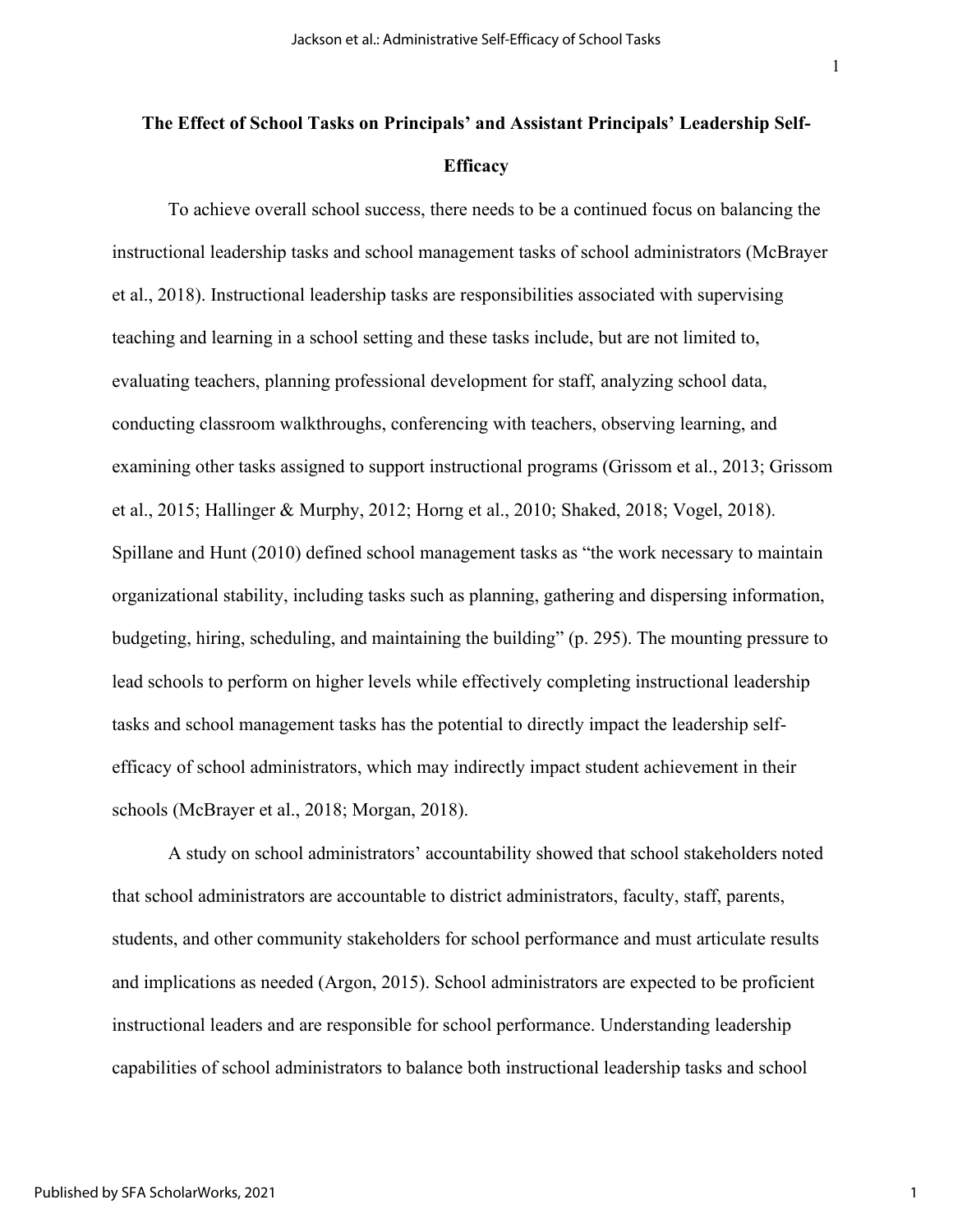management tasks is needed to clearly define role requirements, and in turn, aid administrators' in maintaining high leadership self-efficacy to address capability. Finding a balance between undertaking instructional leadership and school management tasks is often a challenge for school administrators (Boies & Fiset, 2019; Huang et al., 2020; McBrayer et al., 2018). While school management tasks are vital to the efficiency of school business, the fulfillment of these tasks is not the focus when school administrators are charged with the academic achievement of schools. There is a cause for concern for the leadership self-efficacy of school administrators who lack confidence in their abilities to effectively complete either type of leadership task. Because principals' beliefs drove their actions and significantly impacted school culture, "principals must have a strong sense of self-efficacy" (Kelleher, 2016, p. 70). The stressors of balancing these dual roles may negatively impact self-efficacy and the researchers of this study sought to better understand this impact. Thus, to determine the impact of instructional leadership and school management tasks on school administrators' leadership self-efficacy, the perceptions of school principals and assistant principals warrants further study.

### **Review of the Literature**

#### **Educational Leadership Self-Efficacy**

Bandura's (2012) social cognitive theory highlighted how to enhance the beliefs in one's capabilities to impact social change and heighten self-efficacy in an individual's life. Bandura (2012) stated that "people's beliefs in their capabilities vary across activity domains and situational conditions rather than manifest uniformly across tasks and contexts in the likeness of a general trait" (p. 13). Within the realm of school leadership, principals and assistant principals discern their leadership self-efficacy based on their expected roles and responsibilities related to instructional leadership tasks and school management tasks. Bandura (2012) further noted that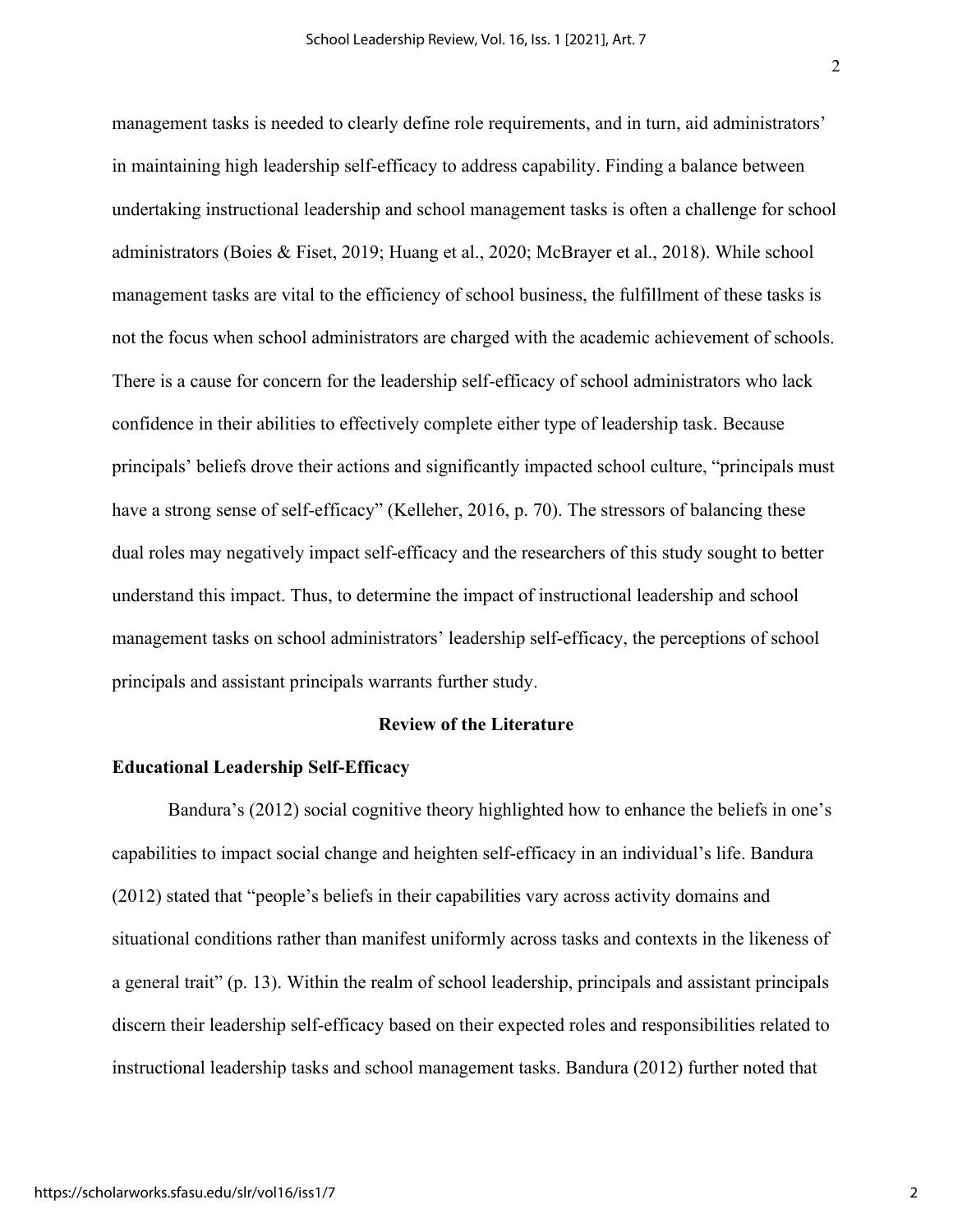leadership self-efficacy, within the tenets of social cognitive theory, can be developed in four ways: "through opportunities for success at completing tasks (mastery experiences), witnessing the successes of administrator peers and supervisors (social modeling), community encouragement and support (social persuasion), and appropriate decisions and plans for current and future roles (choice processes)" (p. 13). To determine leadership self-efficacy based upon their leadership role, principals and assistant principals could use reflections based upon experiences and instruments designed specifically for school administrators.

Goolamally and Ahmad (2014) defined self-efficacy as the "self-assessment of one's ability to organize and carry out the work or actions required to achieve a performance target" (p. 126). Specifically, leadership self-efficacy has been further noted as a leader's perception of their ability to lead, and it has influence on the actions and behaviors exhibited within a leadership role (McCullers & Bozeman, 2010; Morgan, 2018; Petridou et al., 2014). Additionally, it has been noted that principals' leadership self-efficacy was determined by their beliefs in their abilities to lead schools to meet desired goals (Kelleher, 2016). For that reason, principals' beliefs drove their actions and significantly impacted school culture, "principals must have a strong sense of self-efficacy" (Kelleher, 2016, p. 70).

McBrayer et al. (2018) detailed the relationship between leadership self-efficacy and school administrators' time spent completing instructional leadership and school management tasks and found administrators had a higher leadership self-efficacy when more time was spent completing instructional leadership rather than school management tasks. The research on school administrators' leadership self-efficacy relative to the time spent completing instructional leadership and school management tasks has indicated that school administrators feel more confident in their ability to lead when focused on teaching and learning in schools while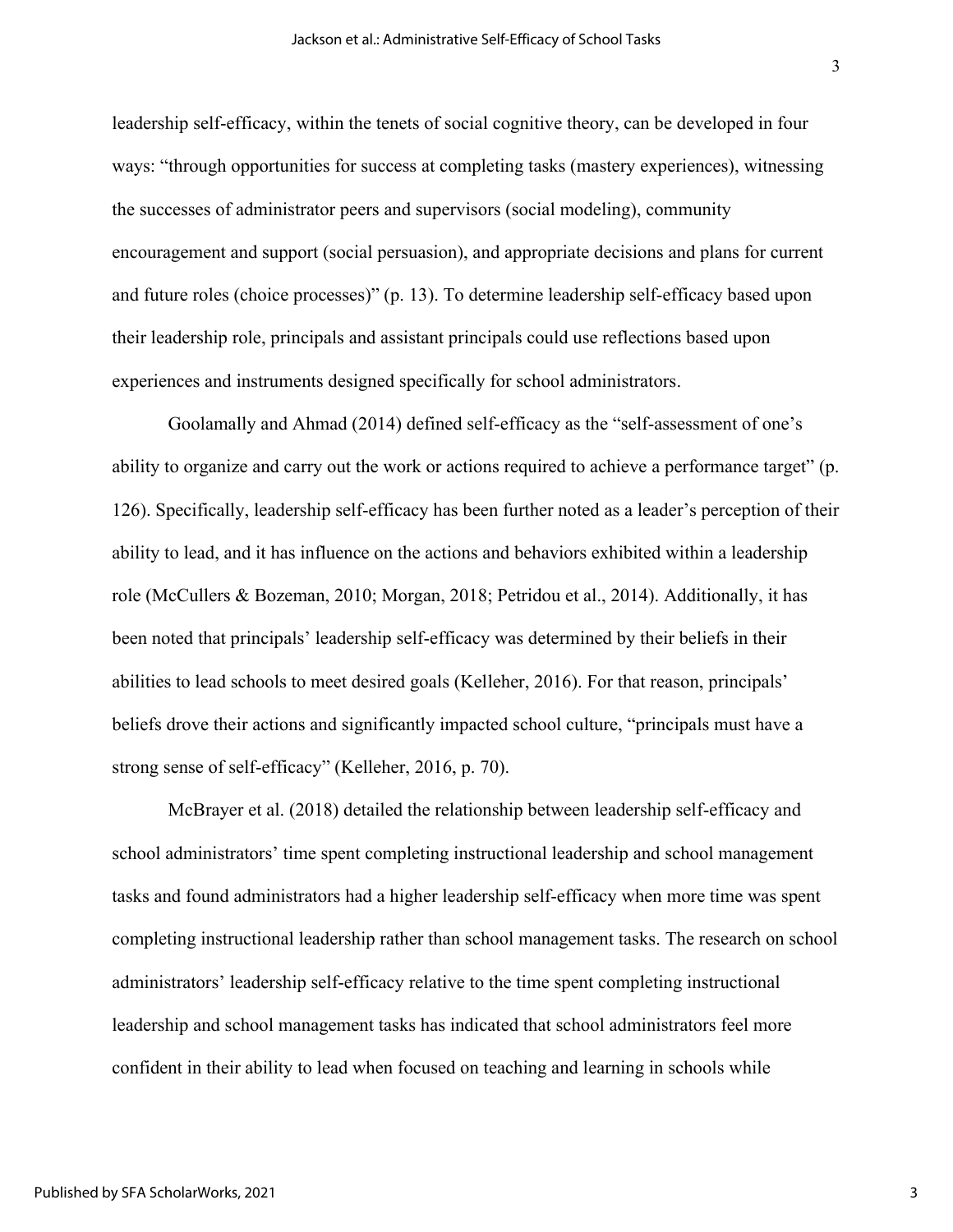managing the school building (McBrayer et al., 2018). Similarly, Morgan (2018) found assistant principals spent the least amount of time on instructional leadership tasks and displayed lower leadership self-efficacy in the area of instructional leadership. Further, a study on job satisfaction and leadership self-efficacy of principals found leadership self-efficacy increased as principals met the expectations of their role as instructional leaders (Potsma & Babo, 2019).

As the demands of school leaders continue to expand, principles are faced with escalating pressure to provide beneficial supervision. Therefore, "the shifting paradigms and the choppy political waters that accompany major school reforms can decrease principals' beliefs in their ability to fulfill their supervisory obligations and be instructional leaders" (Kelleher's , 2016, p. 73). To fully maximize the leadership capabilities of school administrators who simultaneously tend to instructional leadership tasks and school management tasks, more attention must be given to the impact of the role requirements on school administrators' leadership self-efficacy.

#### **School Administrator Roles**

Principals have a demanding role that requires the majority of their time and attention be directed towards school tasks. It is unlikely that one individual would be able to fulfill these requirements and be able to balance the role of a leader proficiently (McBrayer et al., 2018). To complement the increased volume of instructional leadership tasks and school management tasks, principals need the assistance of other school administrators, such as assistant principals, to effectively complete all tasks (Houchens et al., 2018; Oleszewski et al., 2012; Petrides et al., 2014). Hilliard and Newsome (2013) learned that using principals as mentors to assistant principals ensured that assistant principals efficiently completed both instructional leadership and school management tasks. While proper management of non-instructional tasks such as discipline and building security are vital to the success of schools, research showed that assistant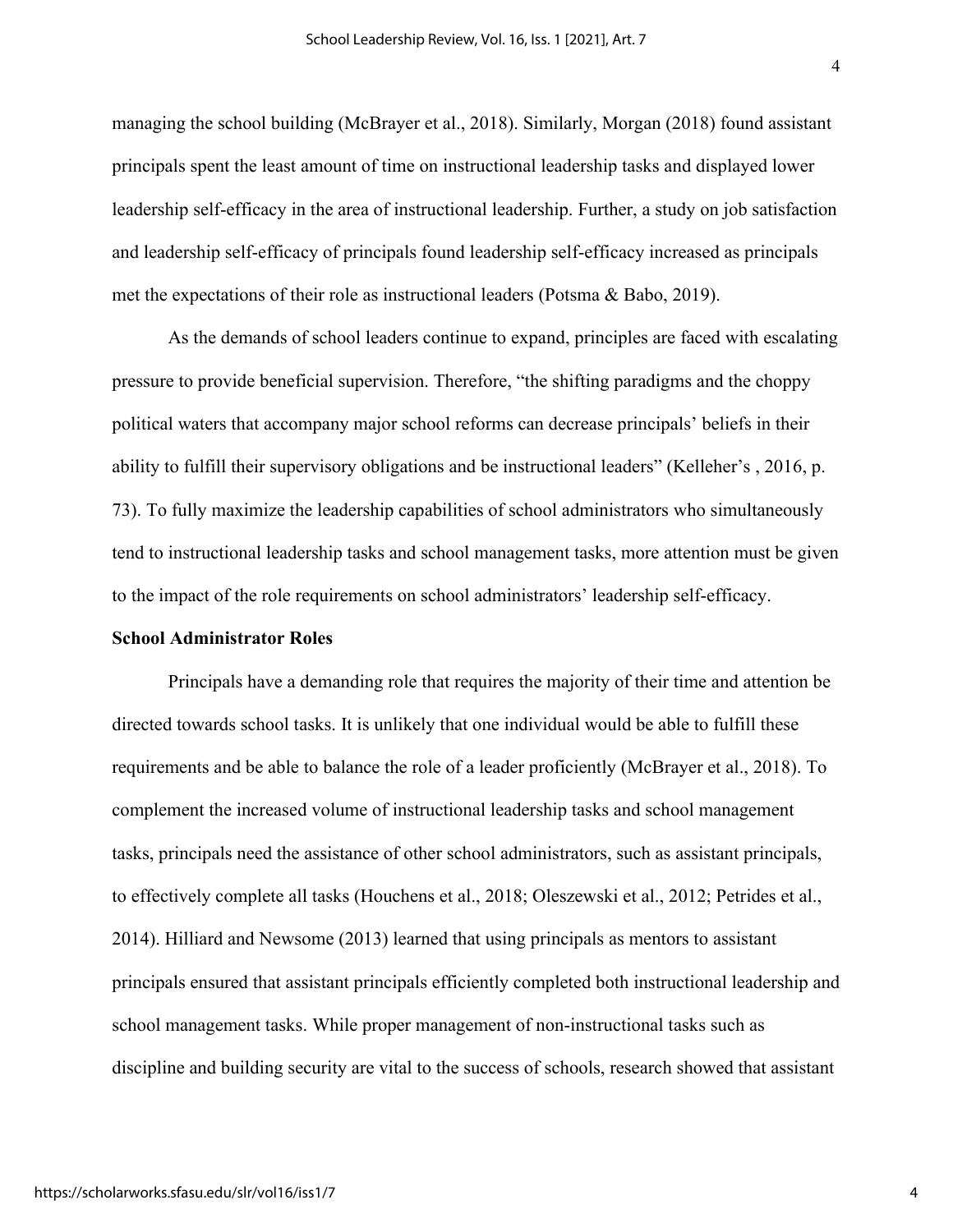principals aspired to gain experience completing instructional leadership tasks for ongoing school improvement (Morgan, 2018; Oleszewski et al., 2012). Assistant principals considered themselves as mostly unqualified and unprepared to be a school principal because of disparities within experiences completing both instructional leadership and school management tasks (Morgan, 2018; Oleszewski et al., 2012). Additional research into the impact of factors such as lack of instructional leadership experience and lack of preparation for the principalship as related to leadership self-efficacy of assistant principals and their desire to become future school principals is necessary.

#### *School Administrators as Instructional Leaders*

The need to meet or exceed state performance standards has empowered district administrators to focus their attention on the instructional leadership of school administrators (Shaked, 2018; Vogel, 2018). There has been an increasing amount of attention to school administrators' instructional leadership and the effects on school improvement (Ezzani, 2020; Shaked, 2018; Vogel, 2018). School administrators have a strong desire to lead teaching and learning within their schools and spending time fulfilling these tasks is a daily challenge for principals and assistant principals (Grissom et al., 2015; Muse & Abrams, 2011; Petrides et al., 2014; Shaked, 2018; Vogel, 2018). The depth of leadership content knowledge, the amount of time allotted to complete tasks, and the daily unexpected tasks of administrators are all factors that can impede school administrators' abilities to be effective instructional leaders (Hallinger  $\&$ Murphy, 2012; Shaked, 2018).

With respect to the proper attention to school management tasks, school administrators value their time as instructional leaders (Vooren, 2018). "Management is poignant, but being a leader in improving teaching and learning situations is more salient" (Ediger, 2014, p. 265). To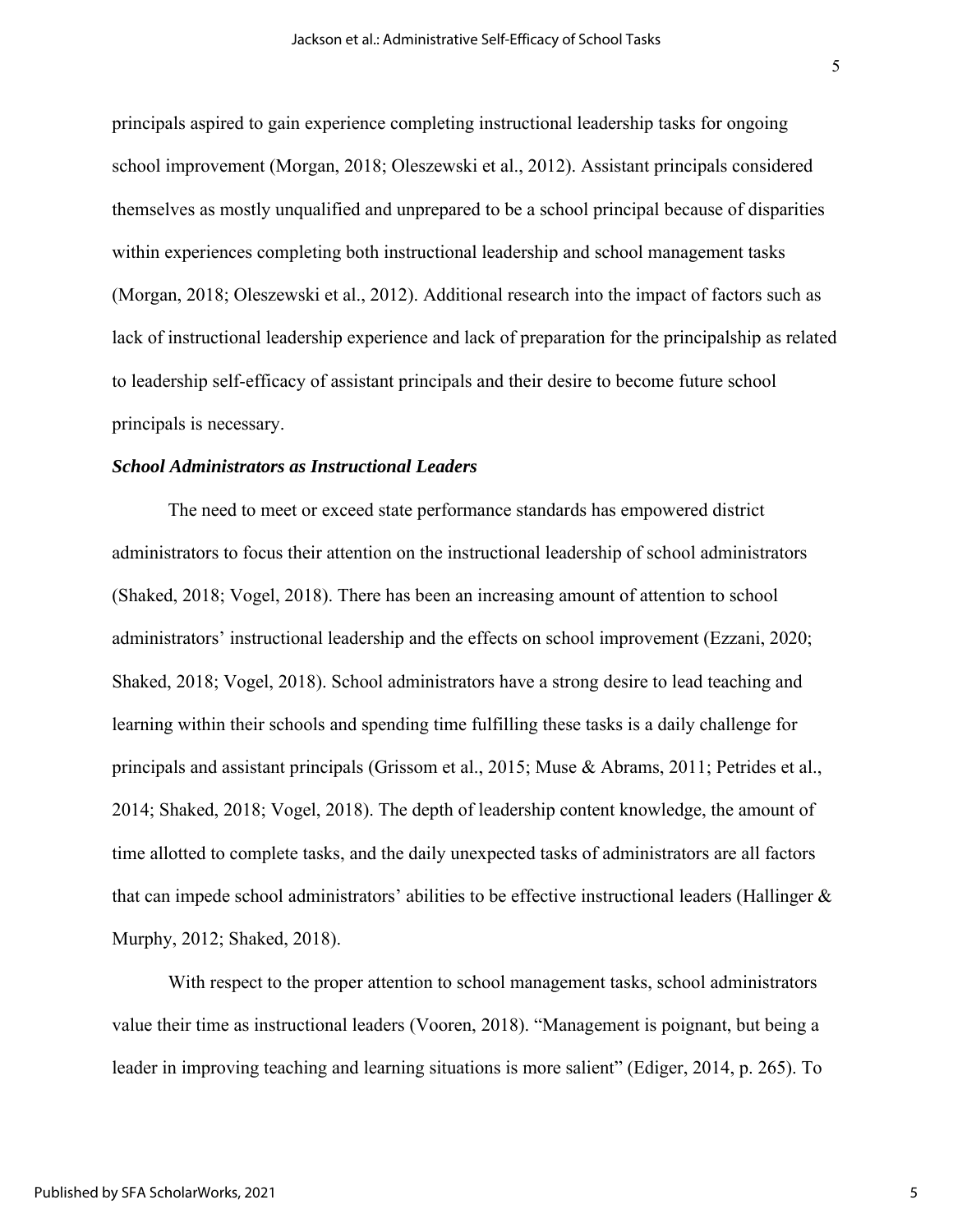be classified as an effective principal or assistant principal, leaders desire to be seen as strong instructional leaders while simultaneously fulfilling school management responsibilities.

#### *School Administrators as School Managers*

Leading researchers Spillane and Hunt (2010) defined school management tasks as the work to ensure effective organization of vital school processes such as building maintenance and operation, discipline, and human resource management. Their research involved the study of school administrators' daily tasks to understand the common perception of school administrators' work in educational leadership and found that approximately half of the school administrators participating in the study spent close to 70% of their time performing school management tasks such as dealing with student discipline, planning budgets and schedules, and managing school staff and building maintenance. In a study of principals' use of time and the impact on student achievement, principals spent more time on the management and monitoring of the school than any other task and treated these school management tasks as high priorities (Huang et al., 2020). The McBrayer et al. (2018) research conducted with school administrators concerning their use of time determined that 44% of the school administrators spent half of their time completing school management tasks. Effective school administrators need to work to achieve a systemic balance between instructional leadership tasks and school management tasks for the success of their schools (Boies & Fiset, 2019).

#### **The Role of the Principal and Assistant Principal**

The role of a principal entails holding sole responsibility and accountability for the operations, instructional and managerial, of the school (Lunenburg, 2010). If afforded the opportunity to have an assistant principal, the principal additionally holds the responsibility of supervising the assistant principal and delegating administrative duties to them (Lochmiller  $\&$ 

6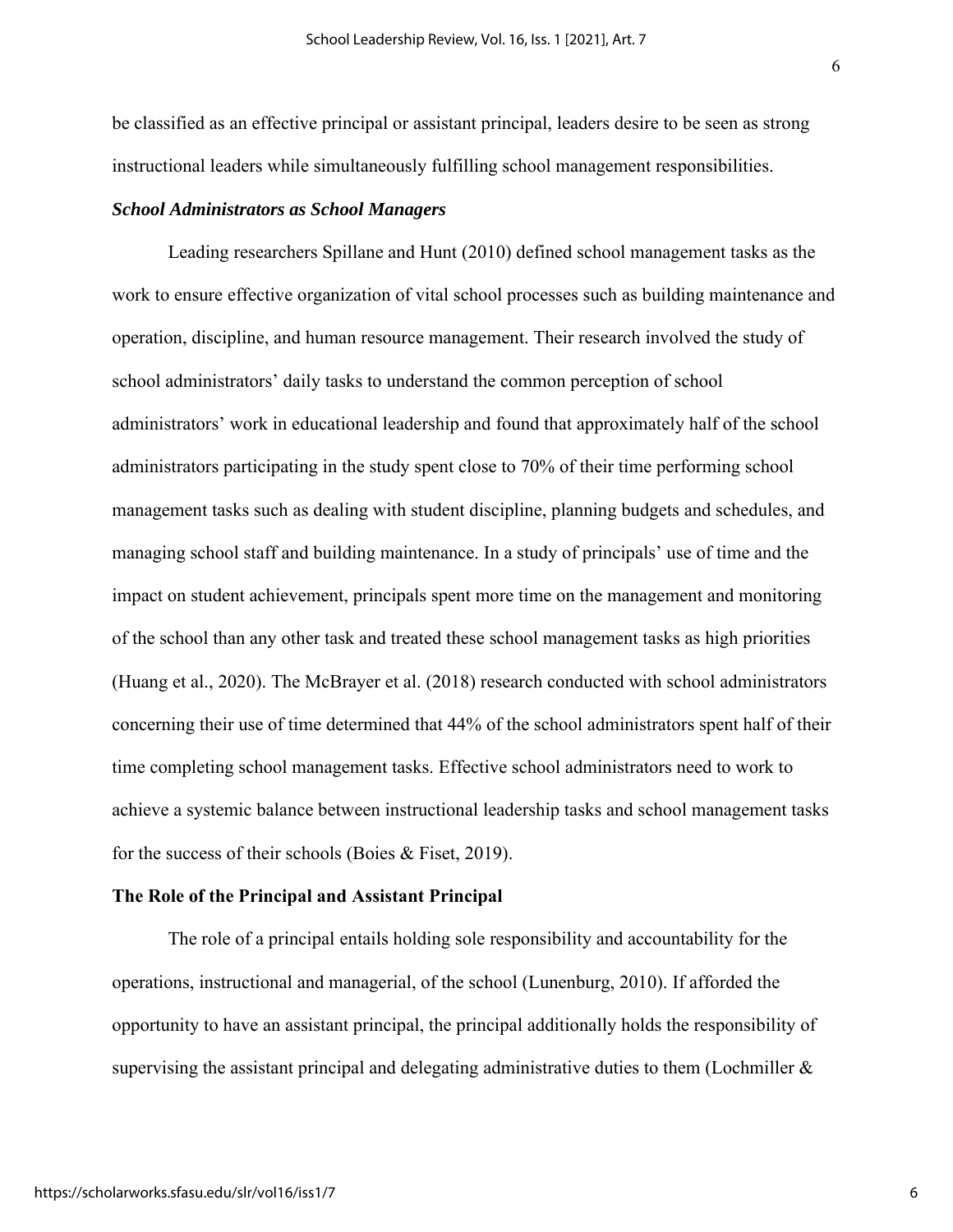Karnopp, 2016). Commonly, principals are expected to complete the majority of the instructional leadership tasks, and assistant principals fulfill the majority of the school management tasks (Leaf & Odhiambo, 2017). Principals have disclosed a need for additional support personnel, an "operations manager of the school", in order for principals to be effective as instructional leaders and have proper oversight of school functioning (Leaf & Odhiambo, 2017, p. 39). While the principal is attributed to be the head leader of the school and responsible for both the instructional leadership tasks and school management tasks of the administrative team, there is uncertainty over the actual role of the assistant principal and their administrative support to the principal (Leaf & Odhiambo, 2017).

The assistant principal, also called vice principal, is seen as the second-in-command in schools, and they are commonly perceived as responsible for leading the school alongside and in the absence of the principal (Leaf & Odhiambo, 2017), as well as assisting them with instructional leadership tasks and school management tasks (Petrides et al., 2014). Mitchell et al. (2017) defined the assistant principal role as "any combination of managerial, leadership, supervisory, and/or school-wide operational duties" (p. 3). Through the leadership experiences gained from the delegation of instructional leadership tasks and school management tasks, assistant principals are commonly mentored by principals for future higher-level leadership roles. However, researchers have discovered some assistant principals did not report supportive reciprocity in relation to their work with principals and did not believe they were being supervised fairly nor were they prepared for the future role of principal (Mitchell et al., 2017). Furthermore, when the job description of assistant principals was based upon the principal's autonomy to assign tasks, assistant principals reported that they were delegated mostly mundane school management tasks while principals fulfilled instructional leadership tasks (Mitchell et al.,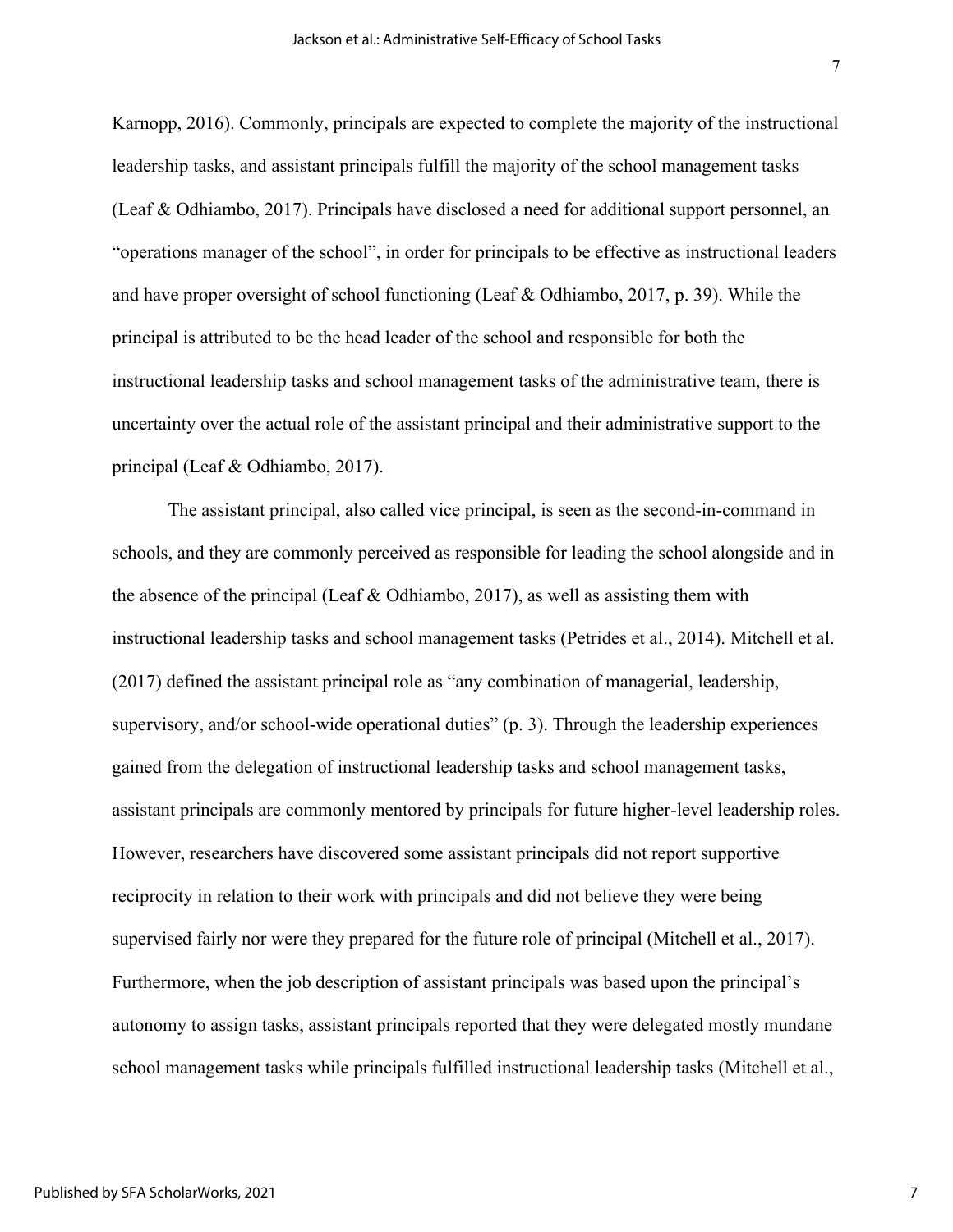2017). Assistant principals have reported struggling in their role development in response to a lack of a clear role definition, insufficient preparation, and poor mentorship and support (Mitchell et al., 2017). Lack of experience with administrative tasks, such as instructional leadership tasks, has led assistant principals to feel incompetent in this area and believe they hold insufficient skills to provide meaningful support to staff and students (Mitchell et al., 2017). This may lead the school community, staff, students, and parents to perceive the assistant principal role as one not inclusive of instructional leadership tasks (Leaf & Odhiambo, 2017).

#### **School Administrators' Use of Time**

Researchers have studied both principals and assistant principals and analyzed their use of time on specific tasks (Grissom et al., 2013; Grissom et al., 2015; Horng et al., 2010; Mitchell et al., 2017; McBrayer et al., 2018; Sebastian et al., 2018). Hallinger and Murphy (2012) expressed that school administrators desire to have more time for their instructional leadership role, but they often fail to spend an appropriate amount of time in this role due to management tasks. Huang et al. (2020) found principals spent more time on school management tasks than instructional leadership tasks by focusing mostly on maintaining order and noted a challenge in prioritizing their instructional leadership tasks when the need to fulfill school management tasks was greater (Huang et al., 2020). Similarly, McBrayer et al. (2018) determined that the majority of the school administrators' time was spent on school management tasks and only 7% were able to complete instructional leadership tasks more than half of their time at work.

School administrators need to have an intentional focus on instructional leadership. With state mandates focused even more so on instructional leadership tasks, it is important to denote the nature of this work is needed at the forefront of what is expected of school leaders. To be responsible for school performance and to discuss it with fidelity among school stakeholders,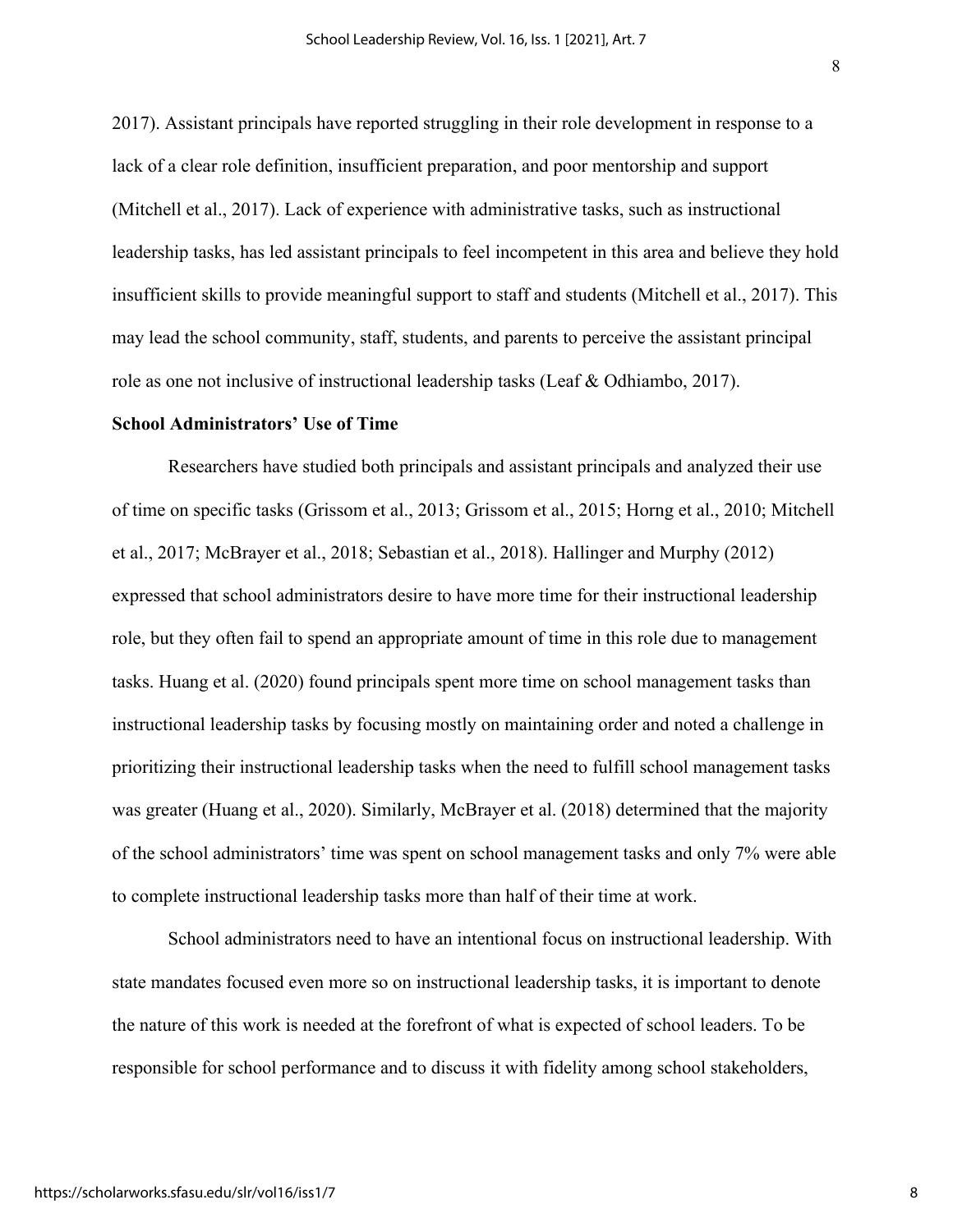school administrators are expected to be proficient instructional leaders. The onus was on teachers to provide oversight for the school's teaching and learning practices while school principals and assistant principals controlled school operations (Shaked, 2018). McCullers and Bozeman (2010) discovered a direct impact on school administrators' leadership self-efficacy when attempting to lead schools to meet accountability standards. For the benefit of students, more attention to school administrators' leadership self-efficacy in the midst of balancing instructional leadership and school management tasks is needed. However, finding a balance between undertaking instructional leadership and school management tasks is often a challenge for school administrators (McBrayer et al., 2018) and thus, the need for further research.

The purpose of this study is to identify the relationship between the instructional leadership tasks and school management tasks of school administrators as related to their leadership self-efficacy. Findings from this study are intended to inform the delegation of tasks for school administrators.

#### **Research Questions**

The shift in the focus to fulfill both instructional leadership tasks and school management tasks effectively in order to be a confident school administrator led to the following equally weighted research questions:

- 1. When evaluating school administrator's leadership self-efficacy what is the relationship between the instructional leadership tasks and school management tasks?
- 2. What is the difference between the leadership self-efficacy of principals and assistant principals relative to instructional leadership tasks and school management tasks?
- 3. What is the difference in the use of time spent on instructional leadership tasks and school management tasks by principals and assistant principals?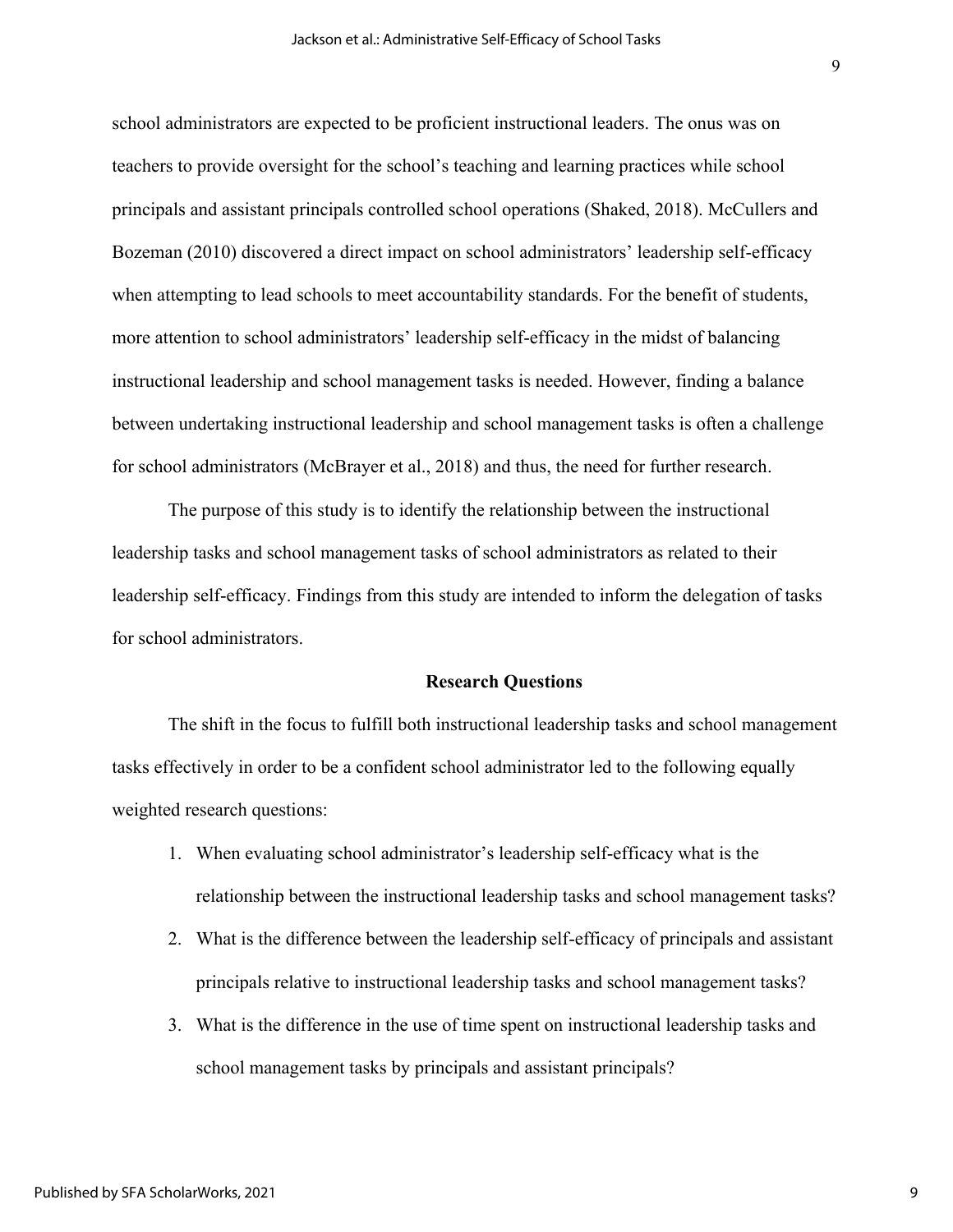#### **Methods**

## **Research Design**

The study of the impact of school tasks on the leadership self-efficacy of principals and assistant principals was conducted using a quantitative, cross-sectional survey design. The research on school administrators' leadership self-efficacy and time spent on instructional leadership and school management tasks has indicated that school administrators felt confident in their ability to lead when focused on teaching and learning in schools while managing the school building (McBrayer et al., 2018). Additionally, the McBrayer et al. (2018) research conducted with school administrators concerning their use of time determined that 44% of the school administrators spent half of their time completing school management tasks. Thus, this research provided concrete findings for a need to balance these dual roles and our research team replicated this original study conducted with one school district in southeast Georgia to include 16 districts contained within our local regional educational service agency. The goal was to examine specifically time spent on both instructional and managerial tasks as well as identify their overall self-efficacy.

#### **Population**

Southeast Georgia school districts serviced by the First District Regional Educational Service Agency (RESA), is a state educational agency that provides professional development opportunities and support for school districts' educators. Using the site-specific data and a variety of resources they were able to utilize as a sample that was comprised of 302 public school administrators (First District RESA, 2020). Administrators were emailed the survey with 104 (34.4%) responding to the invitation to participate. A total of 73 school administrators from the school districts completed the survey for a completion response rate of 24.2%. School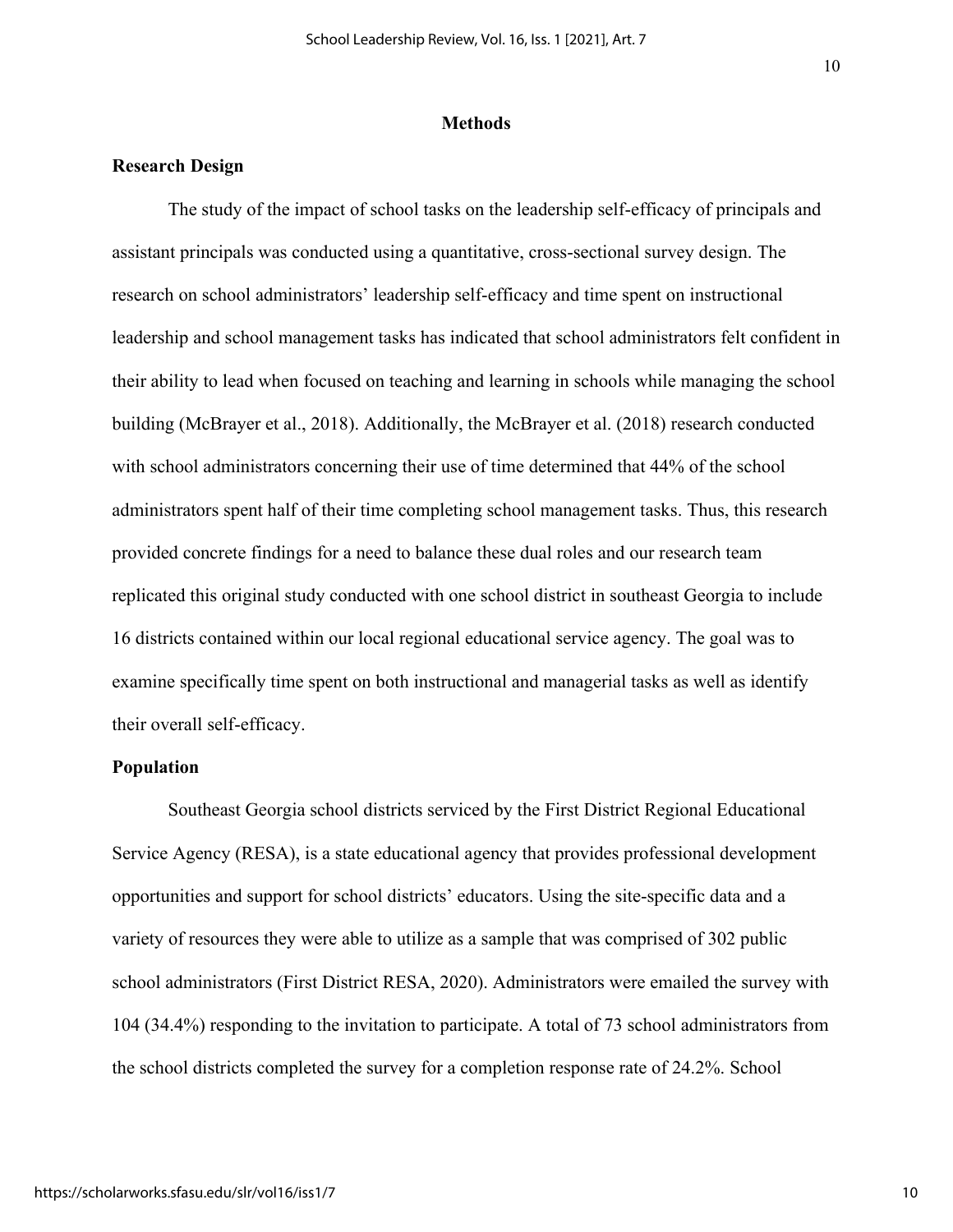administrators from elementary, middle, and high schools were represented and there were no restrictions on the school administrators' tenure for this study; however, all participants were currently practicing principals or assistant principals.

#### **Instrument and Data Collection**

Participants completed a survey containing the School Leaders' Self-Efficacy Scale (SLSES) developed by Petridou et al. (2014), which measures eight factors affecting school administrators' self-efficacy including "creating an appropriate structure, leading and managing the learning organization, self-evaluation for school improvement, developing a positive climate and managing conflicts, evaluating classroom practices, adhering to community and policy demands, monitoring learning, and leadership of continuing professional development" (p. 237). Within each factor of the SLSES are the various instructional leadership tasks and school management tasks often completed by principals and assistant principals, and leadership selfefficacy was analyzed based upon the reported completion of these tasks. The design for this study is descriptive, and the approach does not require controlling variables for internal and external validity (Creswell & Creswell, 2018). In the original study for the development of the SLSES, Cronbach's Alpha ranged from 0.76 to 0.93 for the eight factors of the survey instrument (Petridou et al., 2014). Additionally, the instructional leadership tasks and school management tasks and the leadership self-efficacy of school administrators are the variables to be measured for this research study. The instructional leadership tasks and school management tasks are the independent variables while the leadership self-efficacy of principals and assistant principals will serve as the dependent variable.

The survey was administered via e-mail using  $\Omega$ *ualtrics*<sup>TM</sup> survey software, and the survey was anonymous. Participants were sent an e-mail invitation to complete the survey, and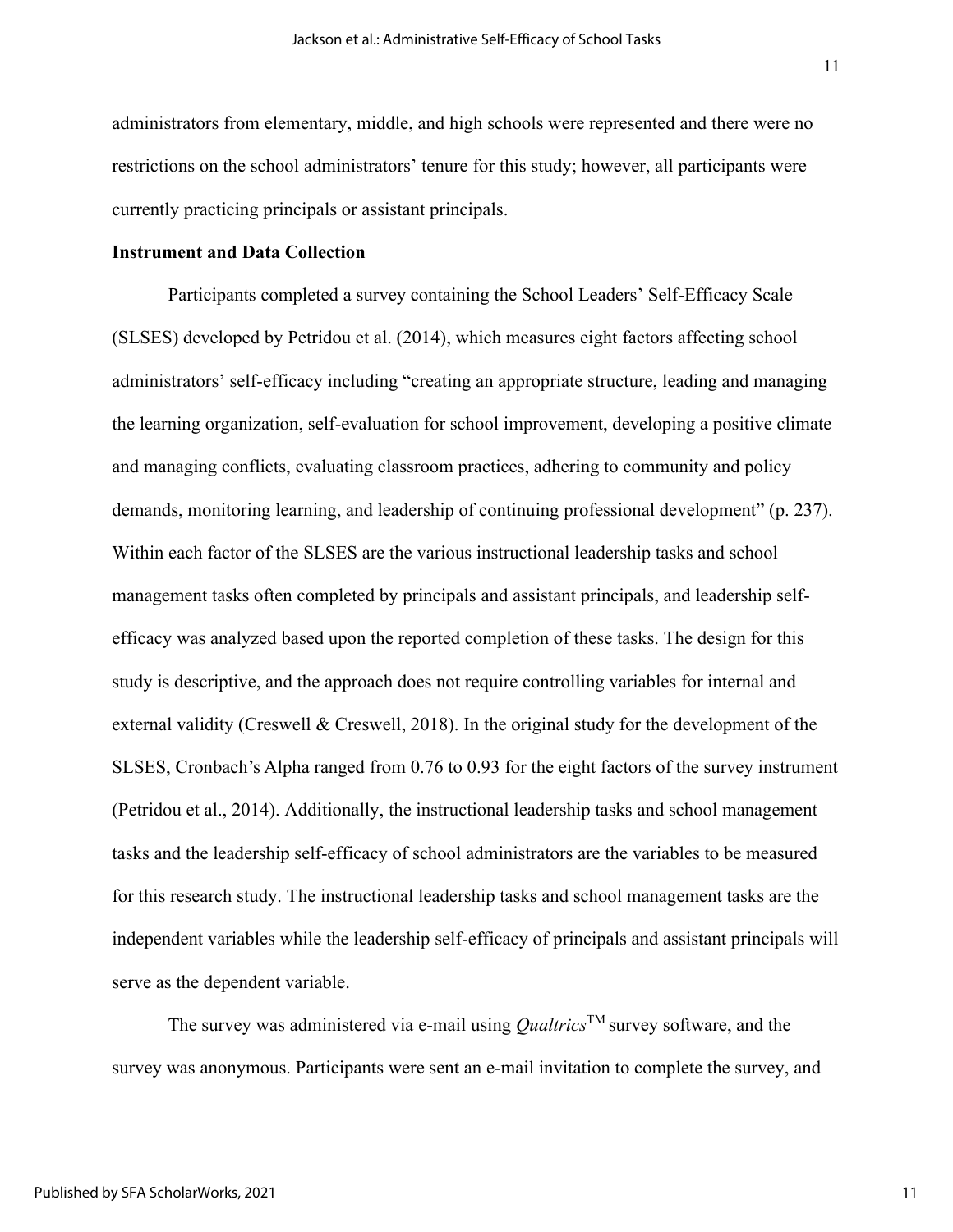the invitation included the purpose of the study, the need for each participant's responses, and a request for informed consent to participate. The participants were requested to complete the survey within a four-week period and reminder emails were sent.

#### **Data Analysis**

Data from the *Qualtrics*TM survey software were downloaded into an Excel file and transferred to Statistical Package for Social Sciences (SPSS). The data were analyzed to determine current trends in leadership self-efficacy and instructional leadership tasks and school management tasks for the principal and assistant principal participants.

For research question one, a correlation was conducted with the two independent variables, instructional leadership tasks and school management tasks, and the dependent variable, leadership self-efficacy. For research question two, two independent samples *t*-tests were performed on the responses of the principals and the assistant principals separately to provide a comparison of the two groups' leadership self-efficacies based upon the fulfillment of instructional leadership tasks and school management tasks. For research question three, two independent samples *t*-tests were performed on the responses of the principals and assistant principals separately to provide a comparison of the two groups' use of time based upon their fulfillment of instructional leadership tasks and school management tasks.

#### **Findings**

#### **School Administrator Representation**

Of the 73 participants, over half (68.5%) were assistant principals and 31.5% were principals and 50.7% were male and 49.3% female. The school administrator experience of the participants ranged from new administrators with zero to three years of experience (49.3%) to veteran administrators with four to 20 years of experience (45.2%) and over 20 years of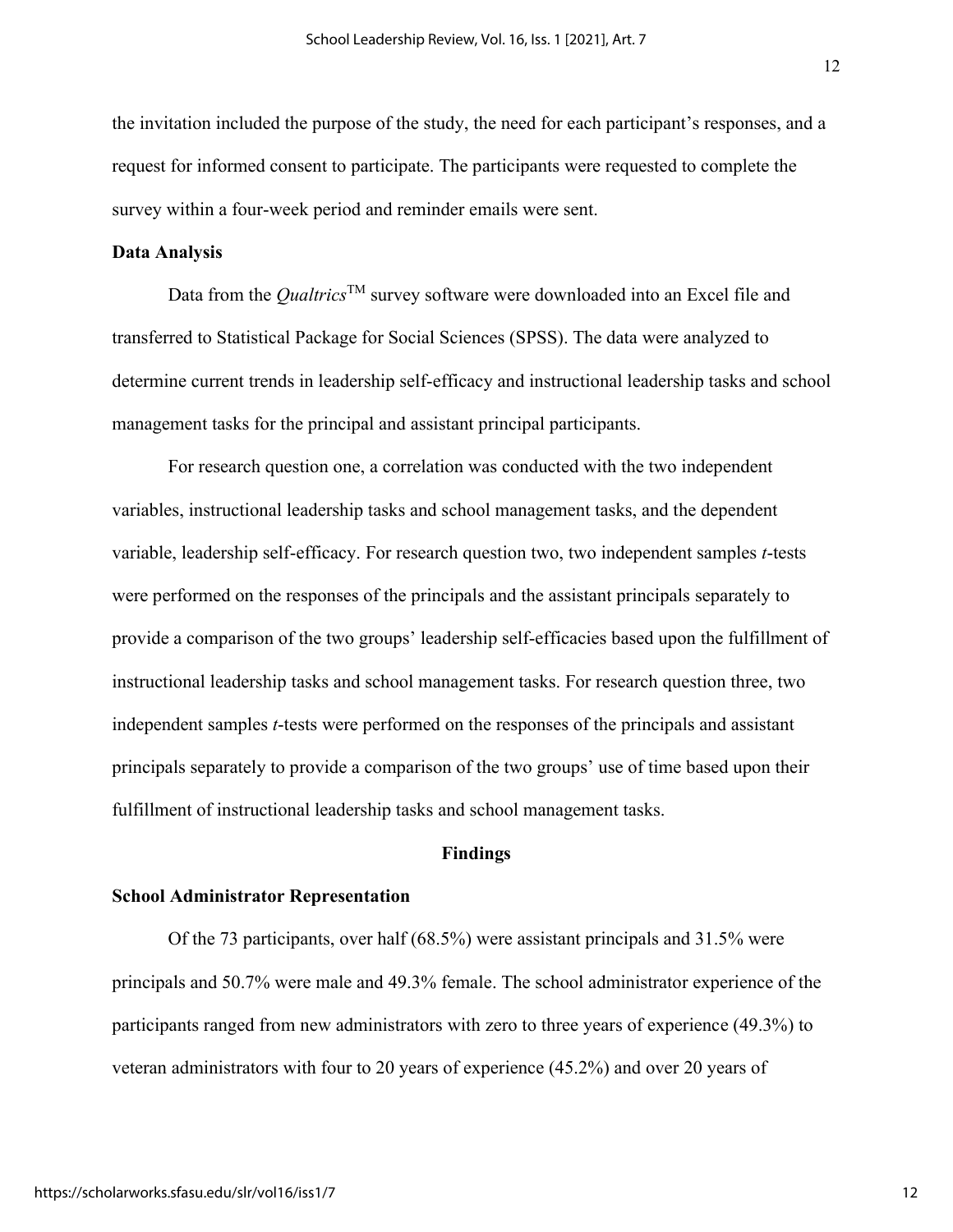experience (5.5%). For the sample of school administrators, the majority were elementary school administrators (52.1%) followed by high school administrators (26%), then middle school administrators (19.2%), and other school administrators from alternative or K-12 settings (2.7%). Most of the school administrators (74%) were from rural school districts, while 8.2% were from urban schools, and 17.8% were from suburban schools. When classified by the school's performance status, 9.7% were from "A" schools, 47.2% were from "B" schools, 27.8% were from "C" schools, 15.3% were from "D" schools, and none were from "F" schools.

#### **Descriptive Statistics from the SLSES**

The aggregate mean score for school administrators completing the SLSES portion of the study's instrument was 3.99 out of 5.00 points. This suggested school administrators' confidence in their leadership capabilities was strong (near a 4.00 on the SLSES scale). The school administrators' highest mean score on the SLSES (4.42) was on making sound decisions based on their professional, ethical, or legal principles. The school administrators averaged their lowest score (3.37) on developing school self-evaluation plans. The mean leadership self-efficacy score for principals was 3.93 and the mean leadership self-efficacy score for assistant principals was 4.10. Table 1 provides the mean scores on the SLSES for principals and assistant principals based upon the subgroups of gender, tenure, school type, school location, and accountability rating score.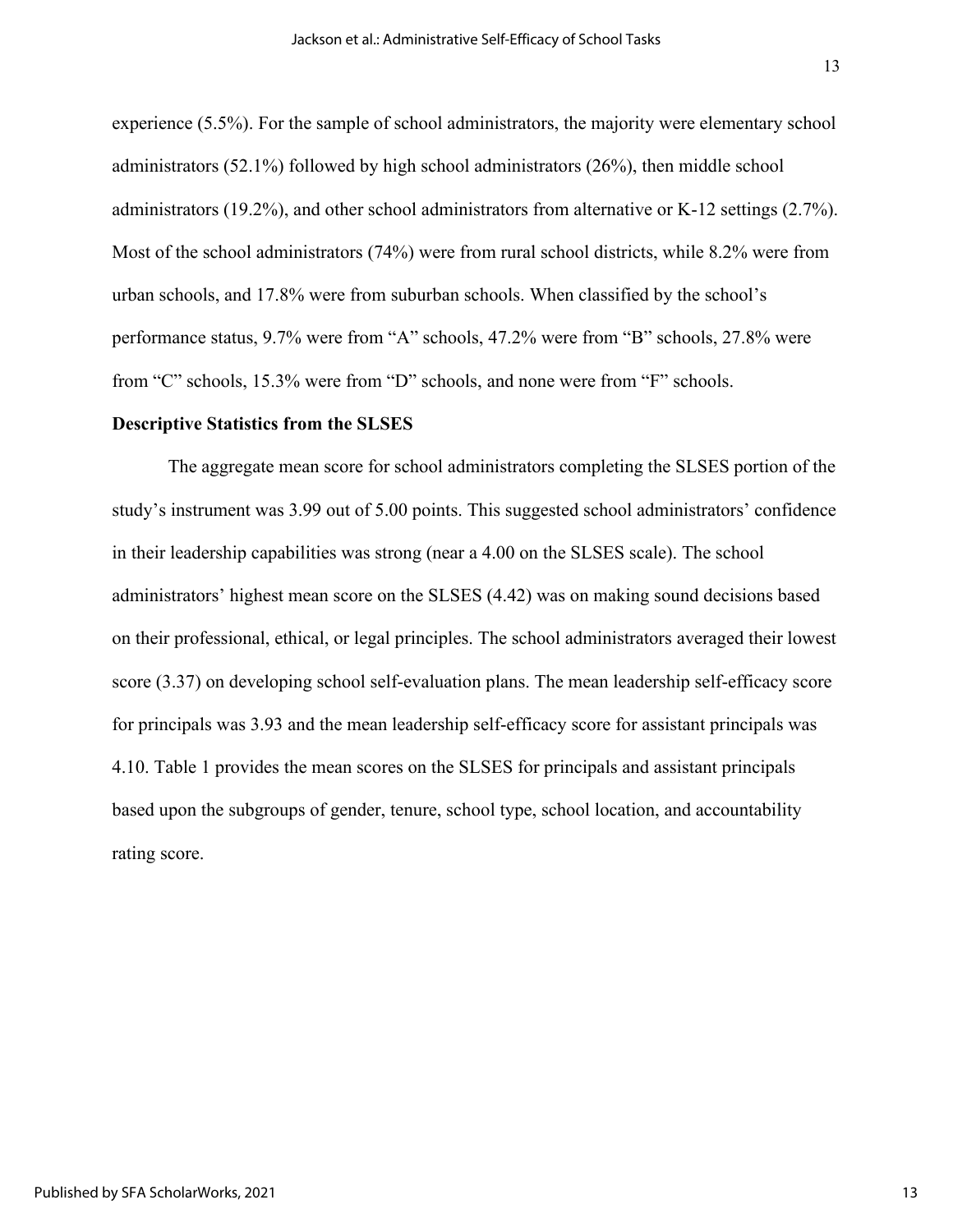# Table 1

## *SLSES Mean Aggregate Scores*

| Demographic                  | Principals | <b>Assistant Principals</b> |
|------------------------------|------------|-----------------------------|
| Gender                       |            |                             |
| Male                         | 4.15       | 3.91                        |
| Female                       | 4.04       | 3.95                        |
| Experience                   |            |                             |
| $0 - 3$ Years Experience     | 4.02       | 3.78                        |
| $4 - 20$ Years Experience    | 4.23       | 3.99                        |
| Over 20 Years Experience     | 4.00       | 4.56                        |
| Level                        |            |                             |
| Pre-K/Elementary School      | 4.10       | 3.86                        |
| Middle School                | 4.08       | 4.15                        |
| High School                  | 4.12       | 3.99                        |
| Other School                 |            | 3.60                        |
| Location                     |            |                             |
| Rural School                 | 4.09       | 3.97                        |
| Urban School                 |            | 3.84                        |
| Suburban School              | 4.15       | 3.86                        |
| <b>Accountability Rating</b> |            |                             |
| "A" School                   | 4.53       | 4.28                        |
| "B" School                   | 3.99       | 3.93                        |
| "C" School                   | 4.16       | 3.87                        |
| "D" School                   | 4.10       | 3.81                        |
| "F" School                   |            |                             |

*Note.*  $n = 73$ ; Empty cells indicate no participants in the subgroup.

The mean overall SLSES score on items from instructional leadership tasks was 3.95 out of 5.00, and the mean overall SLSES score on items from school management tasks was 4.02. The instructional leadership task with the highest overall mean SLSES score (4.33) was evaluating teacher performance through classroom observation. The instructional leadership task with the lowest overall mean SLSES score  $(3.37)$  was developing school self-evaluation plans. The school management task with the highest overall mean SLSES score (4.42) was making sound decisions based upon professional, ethical, and legal principles. The school management task with the lowest overall mean SLSES score (3.75) was managing the school's financial and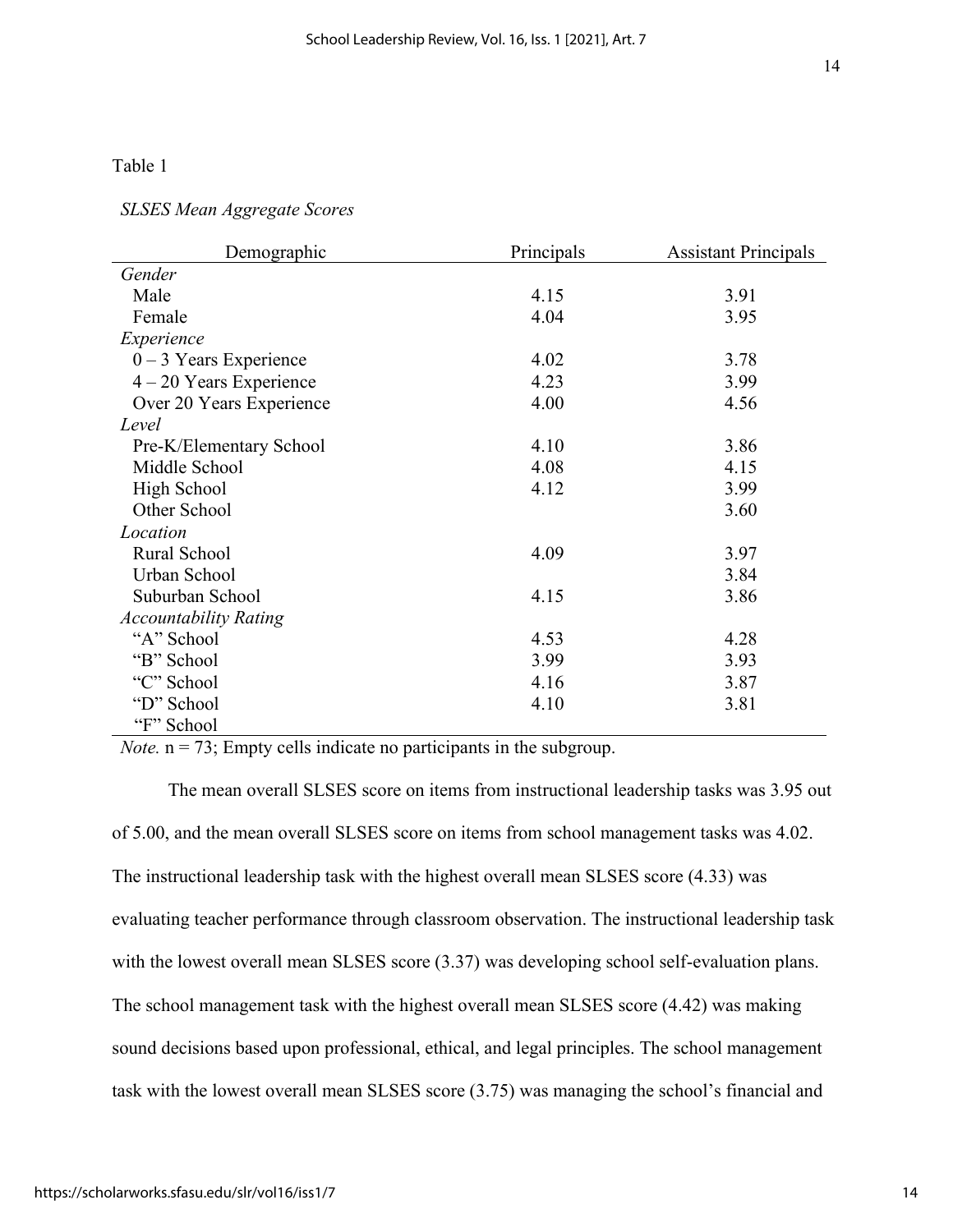human resources. The mean SLSES score for principals on items associated with instructional leadership tasks was 4.06, while the mean SLSES score for assistant principals on instructional leadership tasks was 3.90. The mean SLSES score for principals on items associated with school management tasks was 4.14, while the mean SLSES score for assistant principals on school management tasks was 3.96. Table 2 displays mean leadership self-efficacy scores of principals and assistant principals for instructional leadership tasks and school management tasks.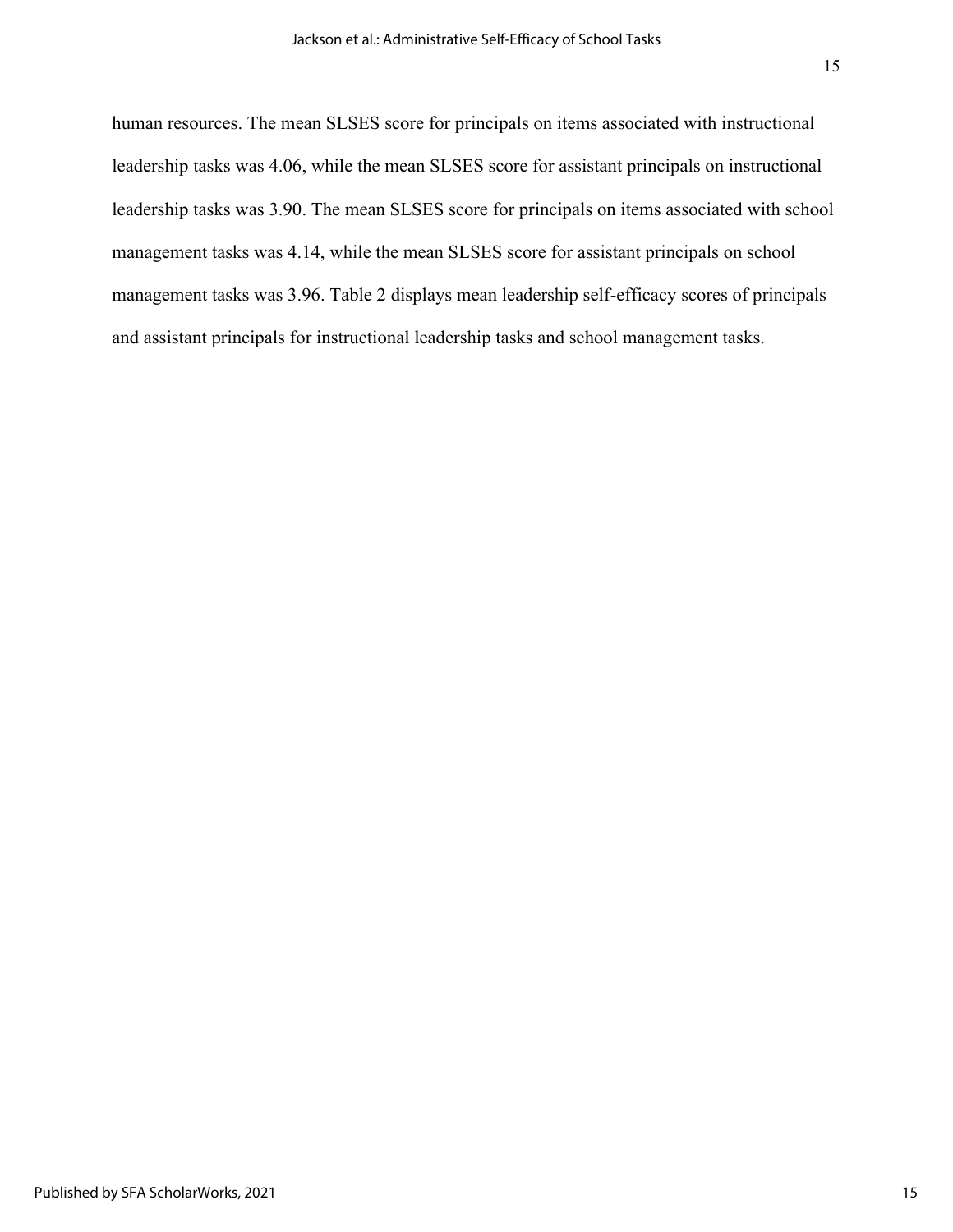# Table 2

### *SLSES Mean Scores by Task Type*

| Demographic     | <b>Instructional Tasks</b> |            | <b>Management Tasks</b> |            |
|-----------------|----------------------------|------------|-------------------------|------------|
|                 | Principals                 | Assistant  | Principals              | Assistant  |
|                 |                            | Principals |                         | Principals |
| Gender          |                            |            |                         |            |
| Male            | 4.09                       | 3.86       | 4.19                    | 3.96       |
| Female          | 4.02                       | 3.95       | 4.06                    | 3.70       |
| Experience      |                            |            |                         |            |
| $0 - 3$ Years   | 3.97                       | 3.79       | 4.06                    | 3.79       |
| Experience      |                            |            |                         |            |
| $4 - 20$ Years  | 4.20                       | 3.94       | 4.25                    | 3.93       |
| Experience      |                            |            |                         |            |
| Over 20 Years   | 4.00                       | 4.48       | 4.00                    | 4.29       |
| Experience      |                            |            |                         |            |
| Level           |                            |            |                         |            |
| Elementary      | 4.07                       | 3.88       | 4.13                    | 3.79       |
| School          |                            |            |                         |            |
| Middle School   | 4.00                       | 4.11       | 4.15                    | 4.04       |
| High School     | 4.10                       | 3.91       | 4.14                    | 4.07       |
| Other School    |                            | 3.32       |                         | 3.32       |
| Region          |                            |            |                         |            |
| Rural School    | 4.07                       | 3.94       | 4.11                    | 3.86       |
| Urban School    |                            | 3.86       |                         | 4.00       |
| Suburban School | 4.00                       | 3.81       | 4.28                    | 3.71       |
| <b>CCRPI</b>    |                            |            |                         |            |
| "A" School      | 4.25                       | 4.26       | 4.76                    | 4.29       |
| "B" School      | 4.00                       | 3.91       | 3.98                    | 3.79       |
| "C" School      | 4.14                       | 3.82       | 4.18                    | 4.00       |
| "D" School      | 4.00                       | 3.74       | 4.19                    | 3.71       |
| "F" School      |                            |            |                         |            |

*Note.* Valid *n* for each role cell varies.

Empty cells indicate no participants in the subgroup.

Participants were also scored on the eight factors of the SLSES: "creating an appropriate structure, leading and managing the learning organization, self-evaluation for school improvement, developing a positive climate and managing conflicts, evaluating classroom practices, adhering to community and policy demands, monitoring learning, and leadership of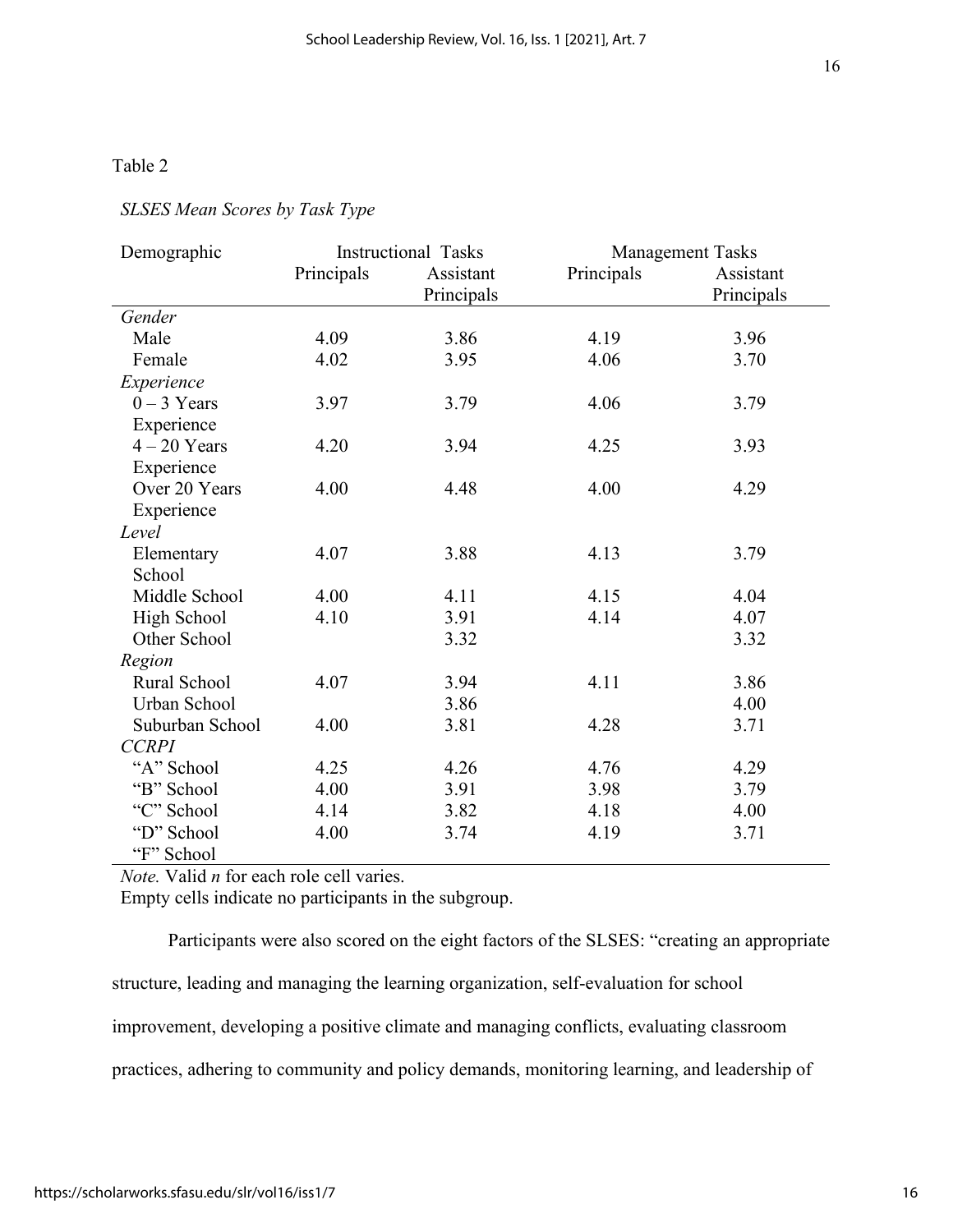continuing professional development" (Petridou et al., 2014, p. 237). The mean subscale scores ranged from 3.47 to 4.25 for all school administrators, and the mean subscale scores ranged from 3.59 to 4.26 for principals and from 3.44 to 4.25 for assistant principals. Both principals and assistant principals rated the most confidence by SLSES subscale score in the factor concerning their ability to evaluate classroom performance (4.26 and 4.24 respectively). Both groups indicated the least confidence on the items within the factor concerning school self-evaluation for school improvement (3.59 and 3.41 respectively). The mean leadership self-efficacy scores for principals and assistant principals per each SLSES factor are presented in Table 3.

## Table 3

#### *SLSES Mean Subscale Scores by Administrator Role*

| <b>SLSES</b> Factor                                     | Principals | Assistant<br>Principals |
|---------------------------------------------------------|------------|-------------------------|
| Creating an appropriate structure                       | 4.11       | 4.02                    |
| Leading and managing the learning<br>organization       | 4.18       | 4.02                    |
| School self-evaluation for school<br>improvement        | 3.59       | 3.41                    |
| Developing a positive climate and<br>managing conflicts | 4.17       | 3.98                    |
| Evaluating classroom practices                          | 4.26       | 4.24                    |
| Adhering to community and policy<br>demands             | 4.13       | 3.79                    |
| Monitoring learning                                     | 4.25       | 4.01                    |
| Leadership of CPD – developing others                   | 3.96       | 3.75                    |

*Note.* n = 73.

#### **Use of Time Scores**

For the reported use of time, the highest mean score for school administrators was 2.73 in student supervision (with 1= less than 10% of the time, 2 = between 10 – 30% of the time, 3 = between  $30 - 50\%$  of the time,  $4 =$  more than  $50\%$  of the time). The instructional leadership task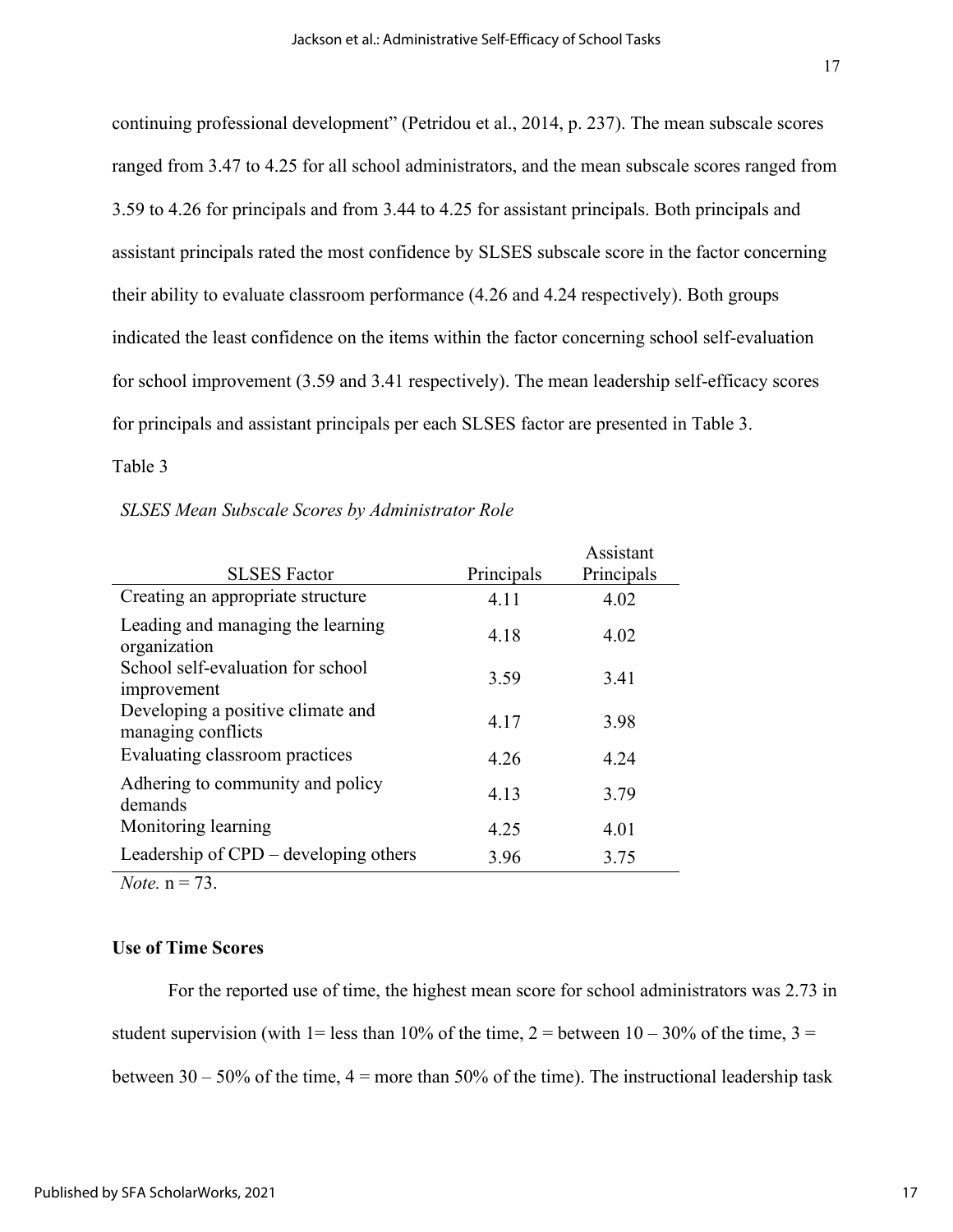they both reported to have spent the most time on was using data to inform decisions, with a mean of 2.69 for principals and 2.71 for assistant principals. The instructional leadership task they both reported to have spent the least amount of time on was modeling a lesson, with a mean of 1.12 for both. The school management task they both reported to have spent the most time on was student supervision with a mean of 2.73. The school management task they both reported to have spent the least amount of time on was budgeting and financial management, with a mean of 1.43 for principals and 1.44 for assistant principals.

When specifically asked about the percentage of their school week spent on instructional leadership tasks, only 26% of the school administrators reported to have spent over 50% of their time on instructional leadership tasks. Specifically, 22% of the assistant principals and 35% of the principals reported to have spent over 50% of their work week on instructional leadership tasks. When specifically asked about the percentage of their school week spent on school management tasks, 61% of school administrators reported to have spent more than 50% of the time on school management tasks. When comparing the use of time of principals and assistant principals, more assistant principals (71%) reported to have spent more than half their time on school management tasks than principals (39%). Figure 1 displays the comparison of the amount of time spent on instructional leadership tasks and school management tasks.

18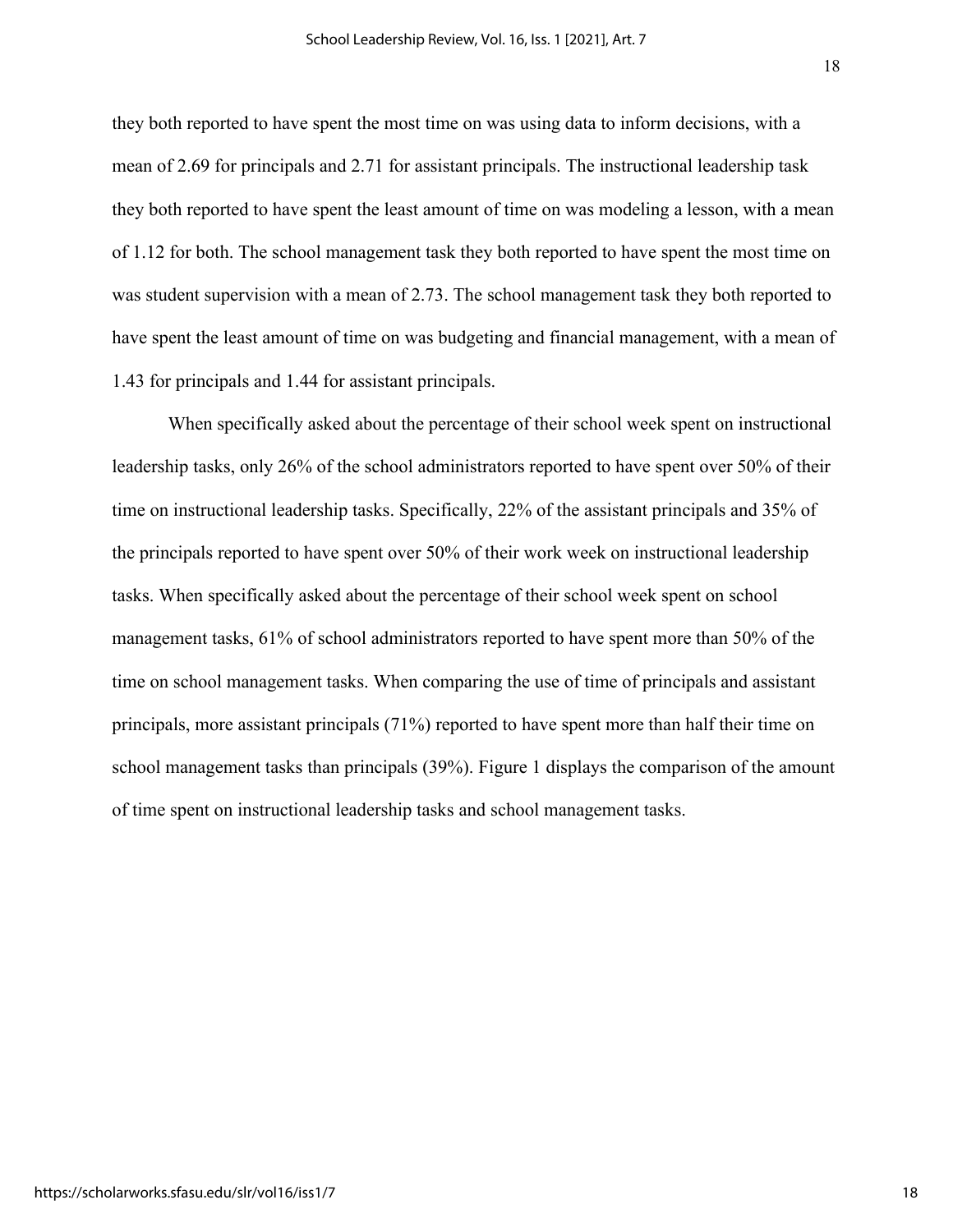



Time Spent on Tasks

#### **Leadership Self-Efficacy and School Tasks**

The Pearson correlation coefficient (*r*) for overall scores on the SLSES and the leadership self-efficacy scores for instructional leadership tasks was  $r = 0.947$ . The Pearson correlation coefficient for overall scores on the SLSES and the leadership self-efficacy scores for school management tasks was  $r = 0.953$ . Both were statistically significant ( $p < 0.01$  for a two-tailed test) and the results demonstrated a positive, linear relationship between leadership self-efficacy and the instructional leadership tasks and school management tasks of school administrators. See Table 4.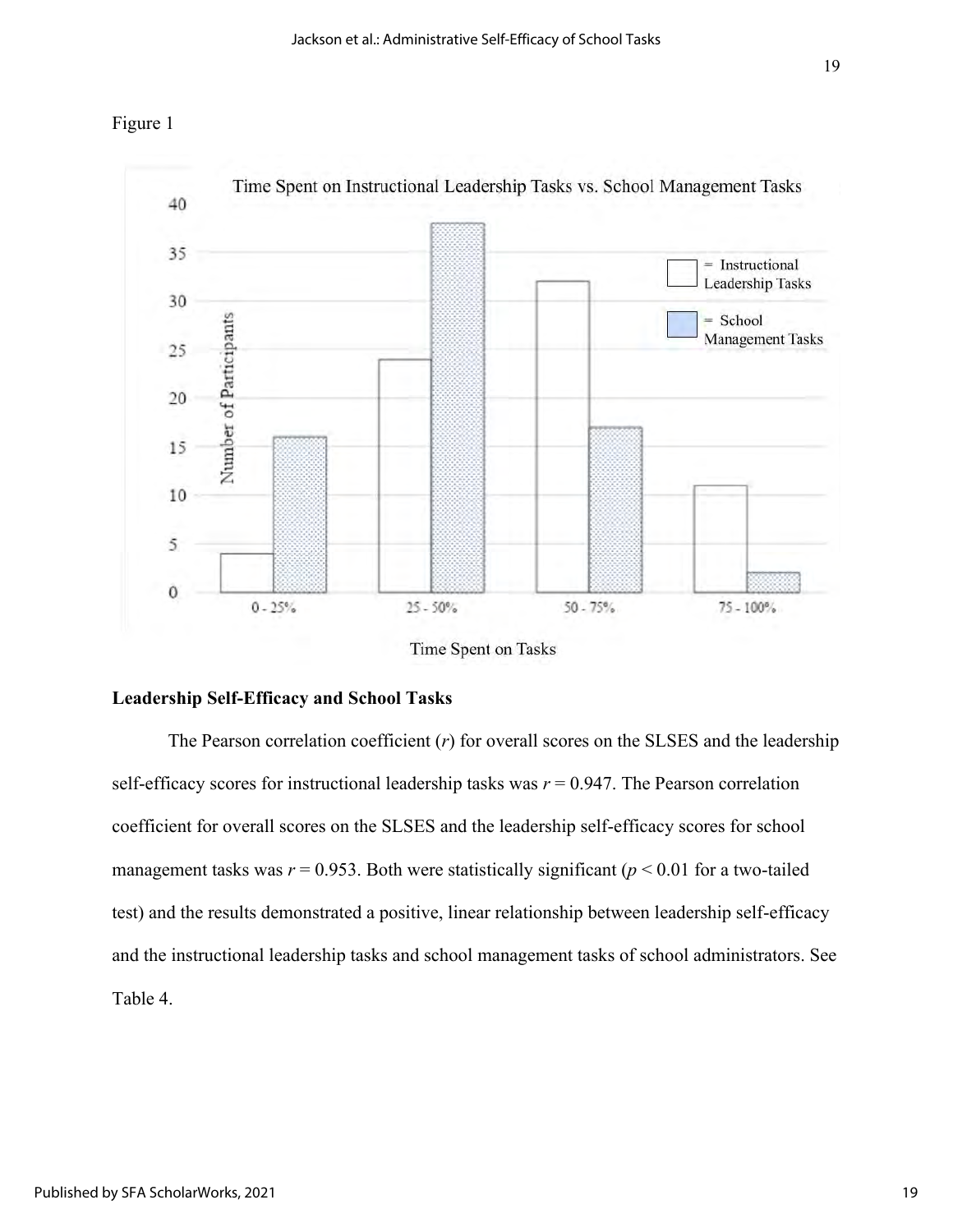Table 4

*Task/SLSES Correlations*

| <b>Administrator Tasks</b>           | <b>SLSES</b> |
|--------------------------------------|--------------|
| Instructional Leadership             | -947         |
| School Management                    | .953         |
| <i>Note.</i> $n = 73$ . $p < 0.01$ . |              |

#### **Principals and Assistant Principals and School Tasks**

Principals had higher mean SLSES scores on instructional leadership tasks (4.06) and school management tasks (4.14) than the assistant principals' SLSES scores on instructional leadership tasks (3.90) and school management tasks (3.96). Although these scores were higher, no statistical significance was found as the *p*-value exceeded 0.05 for each of the tests. Specifically, for the independent samples *t*-test for the SLSES scores and the scores for the instructional leadership tasks, the *p*-value was 0.21. For the independent sample *t*-test for the SLSES scores and the scores for the school management tasks, the *p*-value was 0.11.

#### **Time Spent on School Tasks**

The mean use of time score for school management tasks was 2.20 for principals and 2.17 for assistant principals. The mean use of time on instructional leadership tasks was 2.04 for principals and 1.88 for assistant principals. Although the mean use of time on instructional leadership tasks by principals was found to be higher than assistant principals, the *p*-value of 0.262 suggested no statistically significant difference between the means. Similarly, for the use of time on school management tasks by principals and assistant principals, the *p*-value of 0.859 indicated the difference between the means (i.e., principals reporting 2.20 and assistant principals 2.17) was not statistically significant.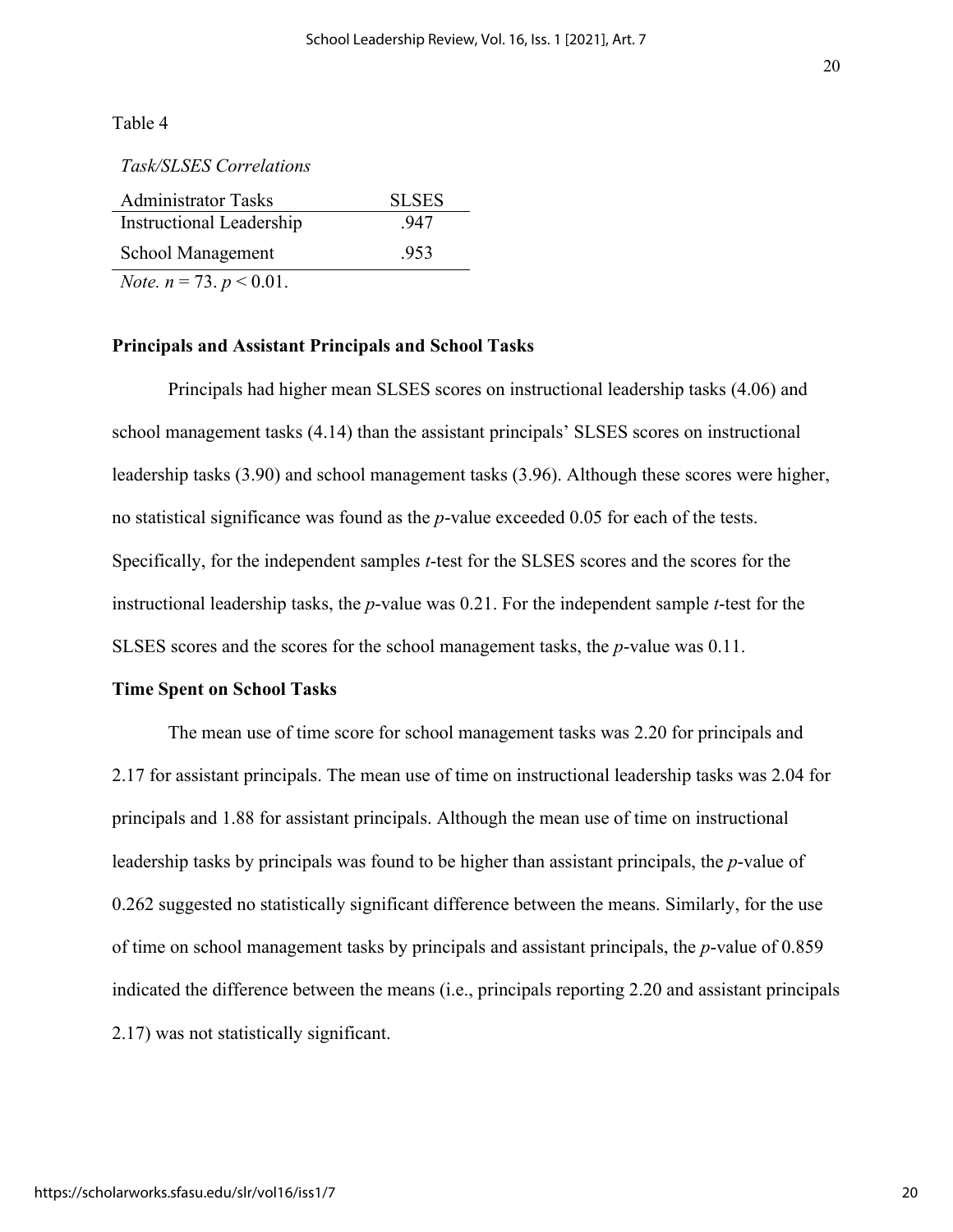#### **Additional Results from the Study**

When the participants of the study were asked about the role they most identified with, instructional leader or school manager, 55.6% of school administrators considered themselves to be instructional leaders while 44.4% of school administrators considered themselves to be school managers. More principals perceived themselves to be instructional leaders (69.6%) than school managers (30.4%). More assistant principals saw themselves as school managers (51%) than instructional leaders (49%). Participants were then asked to state the rationale for their characterization of instructional leader or school manager. Analysis of the qualitative comments yielded multiple common themes. The participants who characterized themselves as instructional leaders reported themes such as: they believed that instructional leadership was their strength (36%), they spent more time on instructional leadership tasks (31%), they believed that instructional leadership was their job description and purpose (19%), or they believed that instructional leadership was the most important (14%). The participants who characterized themselves as school managers reported themes such as: they spent most of their time on school management tasks (38%), believed school management was the expectation (32%), they lacked confidence in their instructional leadership skills (8%), or they believed their strength was school management (3%).

In summary, a positive, linear relationship was found between leadership self-efficacy and the instructional leadership tasks and school management tasks of school administrators. There was no statistically significant difference between leadership self-efficacy for instructional leadership tasks and school management tasks based upon the role of the school administrator. Also, there was no statistically significant difference between the use of time on instructional leadership tasks and school management tasks based upon the role of the school administrator.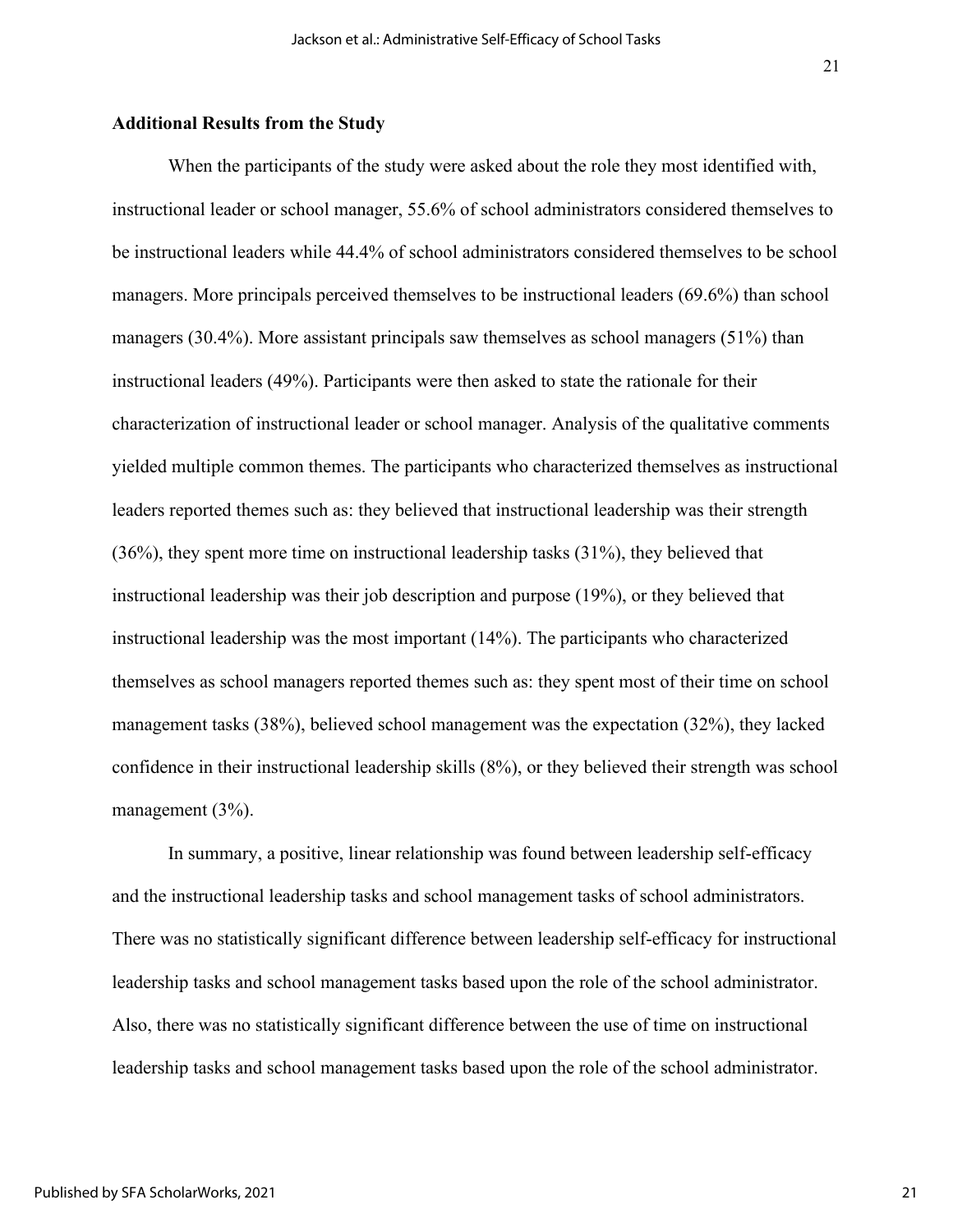#### **Discussion**

This study's focus on the instructional leadership tasks and school management tasks of school administrators as related to leadership self-efficacy had an influence on effective school leadership.(Argon, 2015; Gurley et al., 2015; Huang et al., 2020; Morgan, 2018; Vooren, 2018). The growing attention to school administrators' abilities to complete instructional leadership tasks and school management tasks could impact how school administrators perceive themselves as school leaders. While school administrators sought to balance the fulfillment of instructional leadership tasks and school management tasks effectively, there seemed to be disparities among school administrators' tasks and the amount of time they were able to commit to each type of task.

The mean overall leadership self-efficacy score of all school administrators was 3.99 and this score was only slightly lower than the mean overall score of 4.1 for the school administrators participating in the McBrayer et al. (2018) study using the same items from the SLSES; however, the original study had a significantly smaller sample size and these scores may not be an accurate comparison but warrant noting. Because principals are considered to be the sitebased leader of the entire school, it was expected that principals would have a higher confidence rating in their leadership than assistant principals who served alongside them. However, when comparing the leadership self-efficacy of principals to assistant principals, the mean leadership self-efficacy score for assistant principals was 0.17 points higher than the mean score for principals. When comparing the leadership self-efficacy scores per the types of tasks, principals had a higher leadership self-efficacy score on instructional leadership tasks and school management tasks than assistant principals. Therefore, principals in this study had more confidence in their abilities to lead while completing both instructional leadership tasks and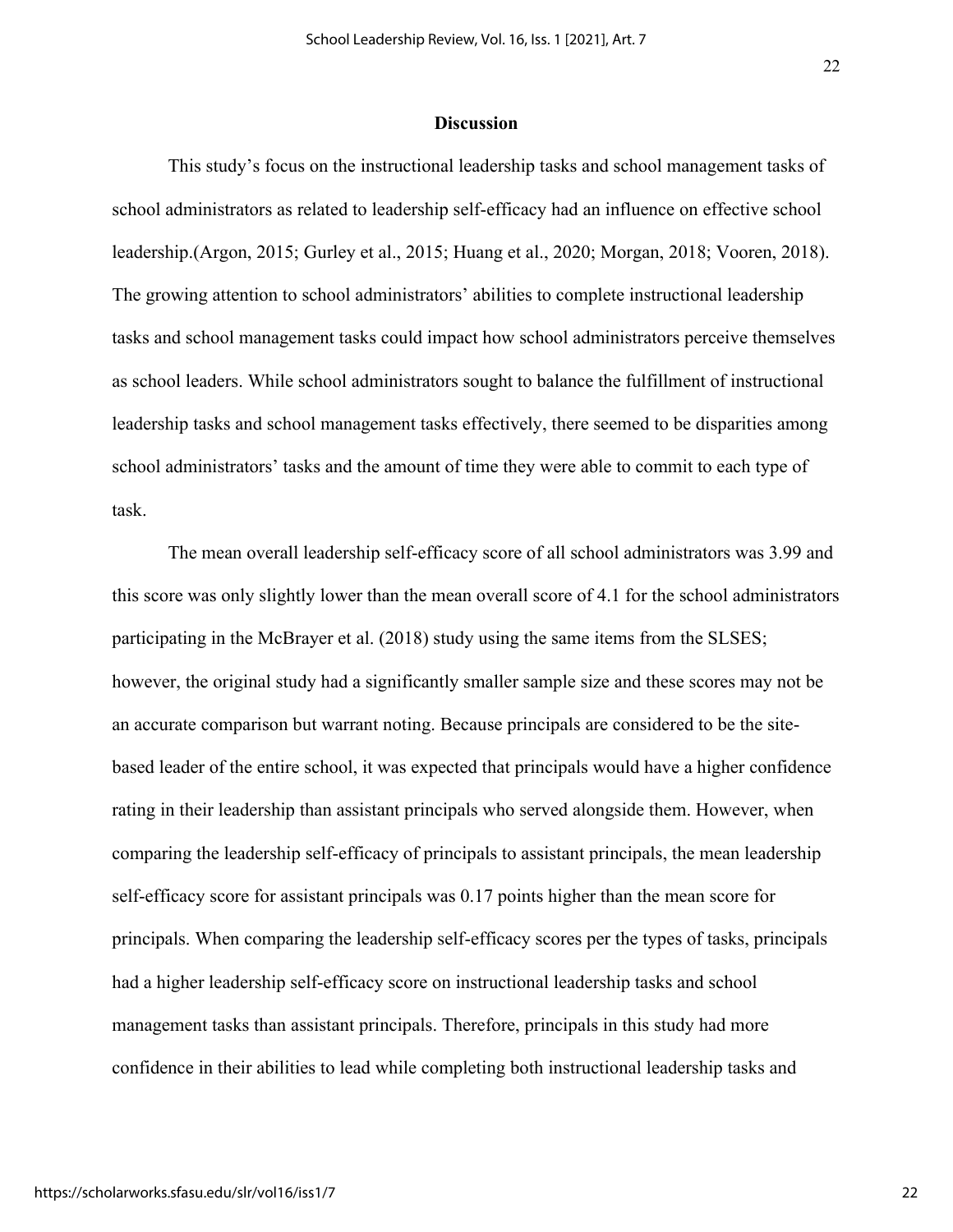school management tasks than the assistant principals. This both mirrored and contrasted the results of a previous study of principals who rated themselves as most effective on school management tasks than instructional leadership tasks (Grissom & Loeb, 2011). Similar to the McBrayer et al. study (2018), the current findings show that the participating school administrators spent more time on school management tasks than instructional leadership tasks. However, a small percentage of principals were able to commit over 50% of their time to instructional leadership tasks. The current study demonstrates that 35% of the principals spent over half of their time on instructional leadership tasks. The amount of time spent on instructional leadership tasks by principals was a contrast to previous studies of principals who spent the majority of their time completing school management tasks (Horng et al., 2010; Huang et al., 2020; Parson et al., 2016). Assistant principals in the current study spent over half of their time completing school management tasks. This finding was similar to previous studies of principals and assistant principals that concluded that principals completed most of the instructional leadership tasks while the assistant principals fulfilled mostly school management tasks (Leaf & Odhiambo, 2017; Morgan, 2018).

When examining the relationship between leadership self-efficacy and instructional leadership tasks and school management tasks, the outcome showed a positive, linear relationship between leadership self-efficacy and the instructional leadership tasks and school management tasks of school administrators addressing research question one. This finding is similar to McBrayer et al. (2018) finding that school administrators' leadership self-efficacy increased as their use of time completing instructional leadership tasks increased. The finding also mirrored those of Morgan (2018) that showed assistant principals who spent the least amount of time on instructional leadership tasks reported the least amount of leadership self-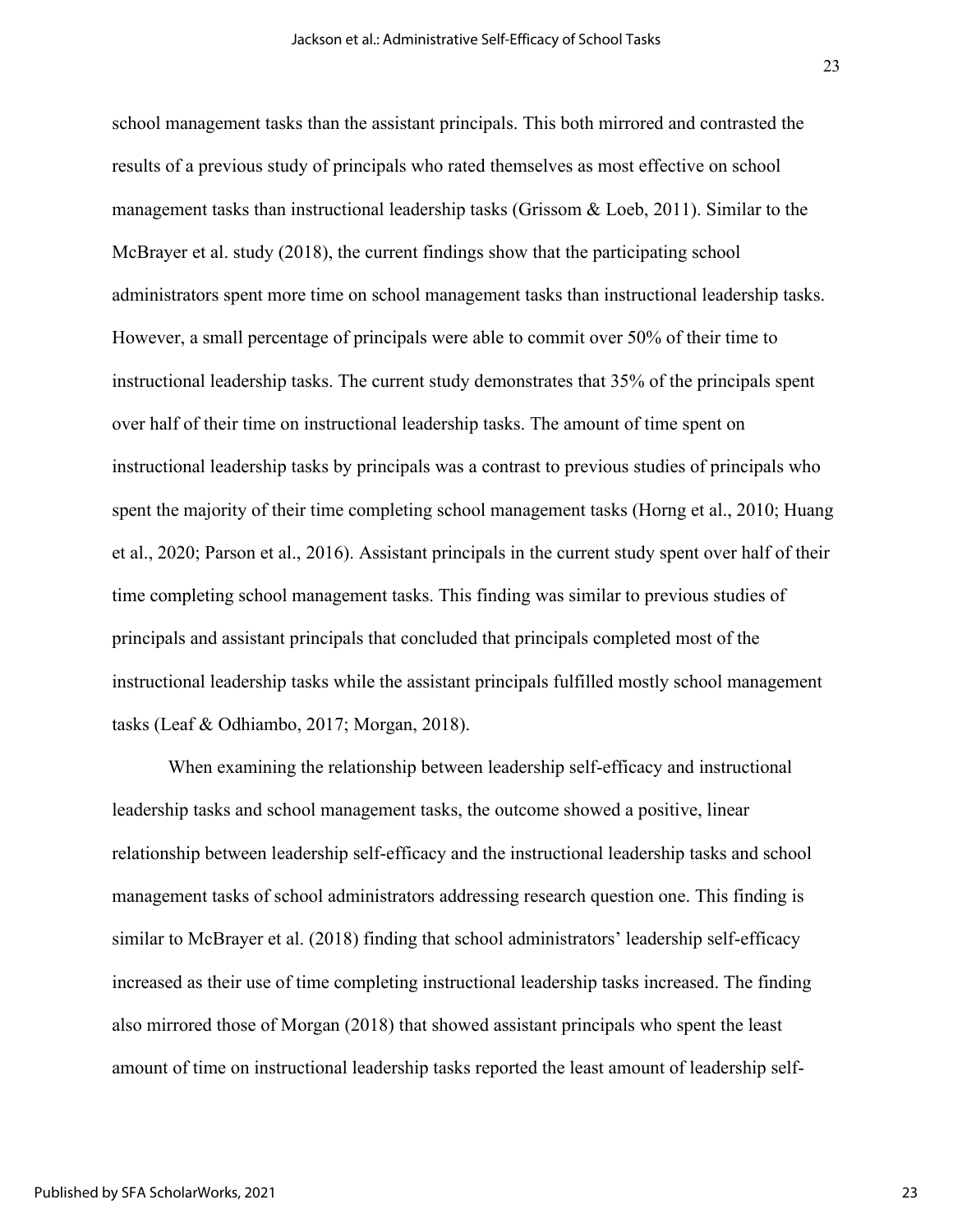efficacy among school administrators. These results provided additional support to Grisson and Loeb's (2015) study on leadership tasks and leadership effectiveness of school administrators previously conducted which showed how school leader confidence increased with a balance of instructional leadership tasks and school management tasks fulfilled by principal and assistant principals.

Because the outcome showed a linear relationship between instructional leadership tasks and school management tasks and leadership self-efficacy, it is possible that the balance of the two types of leadership tasks completed by principals and assistant principals empowered the school leaders toward greater efficacy within each role. Therefore, the study's findings added more support to the Lemoine et al. (2014) argument that the fulfillment of both instructional leadership tasks and school management tasks is vital to the effectiveness of the role of the school administrator. It is possible that school administrators' confidence in their ability to lead is enhanced by their increased experience with instructional leadership tasks and school management tasks. It could also be assumed that their confidence in their leadership capabilities could be diminished by less experience with instructional leadership tasks and school management tasks. In a previous study, Grissom and Loeb (2011) found school administrators perceived themselves as more effective with school management tasks than instructional leadership tasks, and they also completed more school management tasks than instructional leadership tasks. For school administrators to view themselves as effective leaders and possess strong leadership self-efficacy, this study's findings showed it is possible that a balance of instructional leadership tasks and school management tasks is needed.

When examining the difference between the leadership self-efficacy of principals and assistant principals relative to instructional leadership tasks and school management tasks, the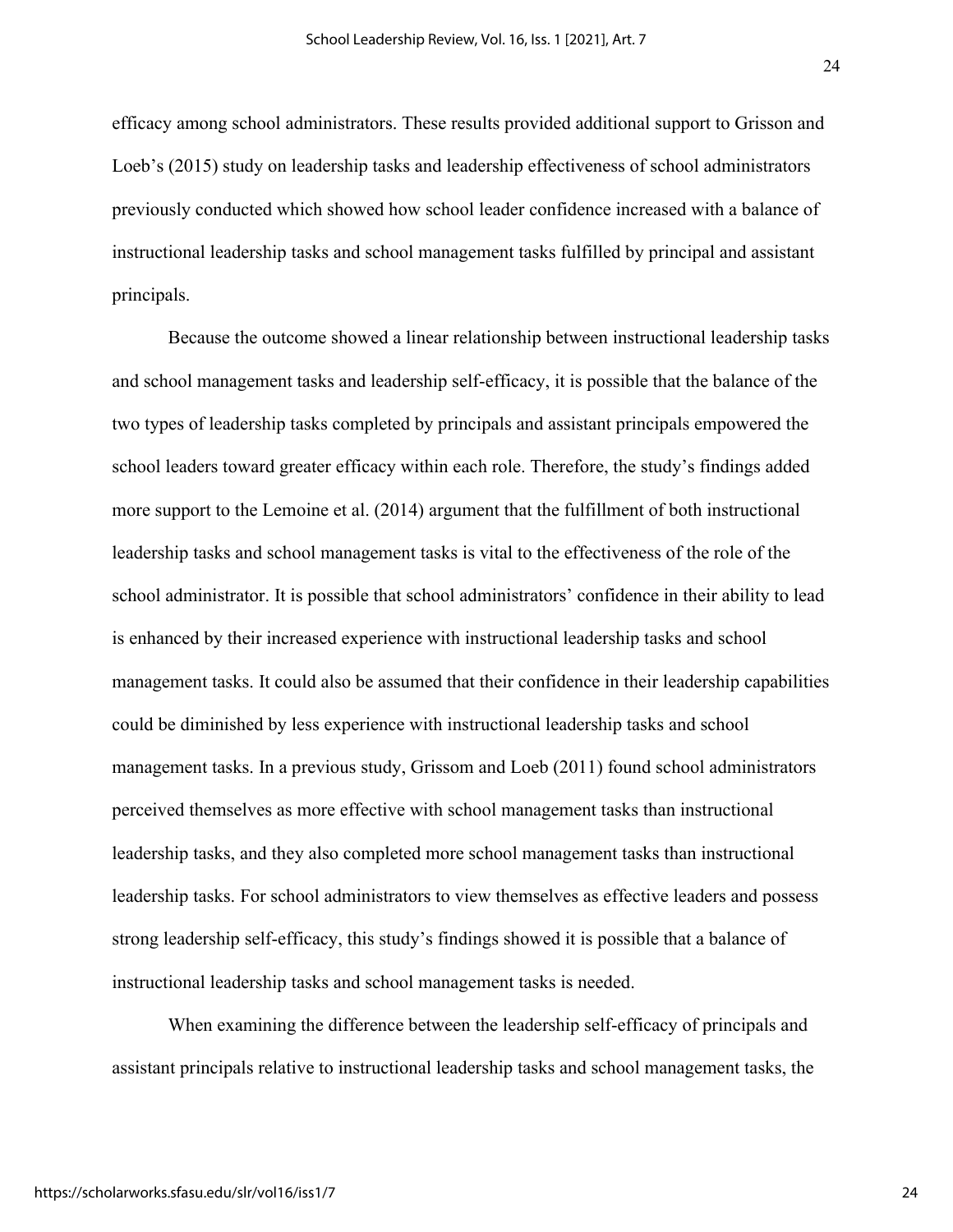outcomes determined there was no statistically significant difference between the leadership selfefficacy for the instructional leadership tasks and school management tasks that school administrators completed based upon their roles addressing research question two. These findings provided support for Leaf and Odhiambo's (2017) argument that the delegation of instructional leadership tasks to one school administrator and school management tasks to the other school administrator would not decrease the effectiveness of the two roles. The researchers found that when principals were responsible for completing instructional leadership tasks and assistant principals were responsible for completing school management tasks, the principal and assistant principal deemed the delegation of these tasks as vital to the effective organization of the school without a negative impact on their leadership self-efficacy.

Even though the current study found principals to have higher leadership self-efficacy with instructional leadership tasks and school management tasks than assistant principals, it is possible that the differences were not due to just their roles as principals and assistant principals. Therefore, the school administrators' roles and types of tasks were not solely responsible for the leadership self-efficacy of the school administrators. This is in contrast to McBrayer et al. (2018) findings that indicated the more time spent on instructional leadership tasks, the higher the leadership self-efficacy for principals and assistant principals. The findings also differed from a study that found assistant principals who were given mostly school management tasks, instead of the desired instructional leadership tasks, resulting in lower leadership self-efficacy scores (Mitchell et al., 2017). The Morgan (2018) findings determined that assistant principals had lower leadership self-efficacy on instructional leadership tasks when they completed less instructional leadership tasks.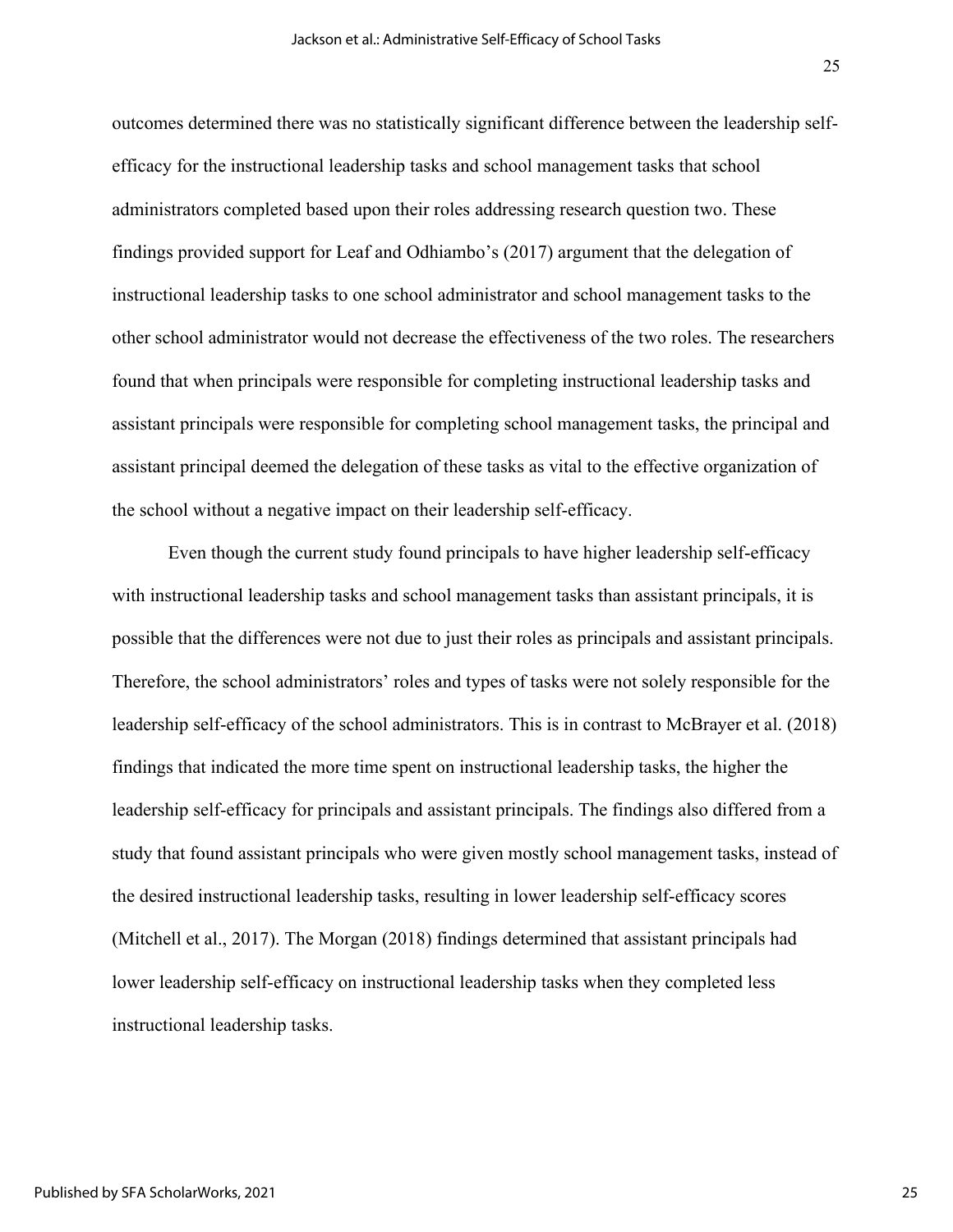When examining the difference in the use of time spent on instructional leadership tasks and school management tasks by principals and assistant principals, the outcomes showed there was no statistically significant difference between time spent on instructional leadership tasks and school management tasks based upon school administrator role addressing research questions three. Although the principals in this study spent more time on instructional leadership tasks than assistant principals and assistant principals spent more time on school management tasks than principals, it could not be assumed that the use of time disparities were solely attributed to the differences in school administrators' roles.

An earlier study on the tasks of school administrators found that school management interruptions were the cause of decreased time spent on instructional leadership tasks by principals and assistant principals (Hallinger & Murphy, 2012). However, this study's findings are supported by a previous study's determination that the imbalance of instructional leadership and school management task completion by principals and assistant principals was not due to a lack of time or daily interruptions (Sebastian et al., 2018). Additional studies found that differences in the roles of school administrators contributed to the completion of instructional leadership tasks and school management tasks. Furthermore, studies found school principals spent most of their time on school management tasks rather than any other tasks (Horng et al., 2010; Huang et al., 2020; Parson et al., 2016). Lastly, other studies found that assistant principals completed mostly school management tasks while principals completed mostly instructional leadership tasks (Hilliard & Newsome, 2013; Leaf & Odhiambo, 2017; Morgan, 2018). While previous studies found differences in the completion of instructional leadership tasks and school management tasks by principals and assistant principals due to factors such as time management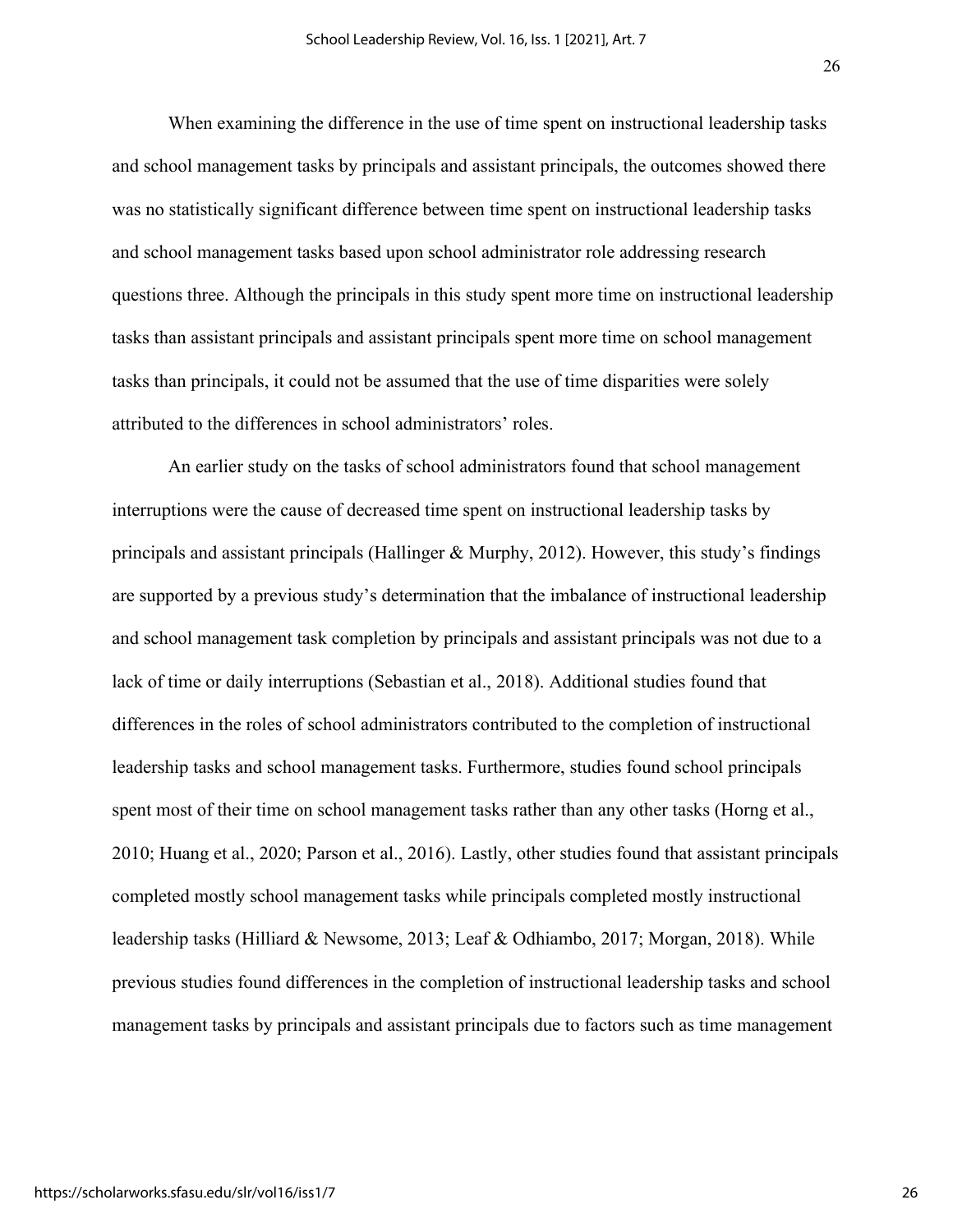27

recommended.

#### **Limitations**

The participants of the study were practicing school administrators from one region of the state and the sample size was limited. Administering a leadership self-efficacy scale to principals and assistant principals requires the school administrators to practice self-reflection of their current leadership skills and task completion. Therefore, a possible limitation was the dependency upon the school administrators' candor when providing a subjective analysis of their leadership task completion and leadership self-efficacy. The researchers acknowledge that the study did not include any urban school districts nor failing schools, which could have changed the findings and this was due to the nature of the participant make-up in the regional service area. Lastly, the amount and types of instructional leadership tasks and school management tasks included in the survey instrument for this study could have been a limitation.

#### **Implications for Practice**

The results of the study could be vital to the future success of principals and assistant principals and their impact on school improvement. The leadership self-efficacy outcomes based upon the administering of the SLSES to study participants could drive the delegation of tasks for principals and assistant principals on the district level. To increase the leadership self-efficacy of school administrators, school districts could complete an item analysis each time the SLSES is administered to determine which specific tasks, both instructional leadership and school management, are rated the lowest. Additionally, professional learning for principals and assistant principals could be built around the tasks that are rated with the lowest confidence levels.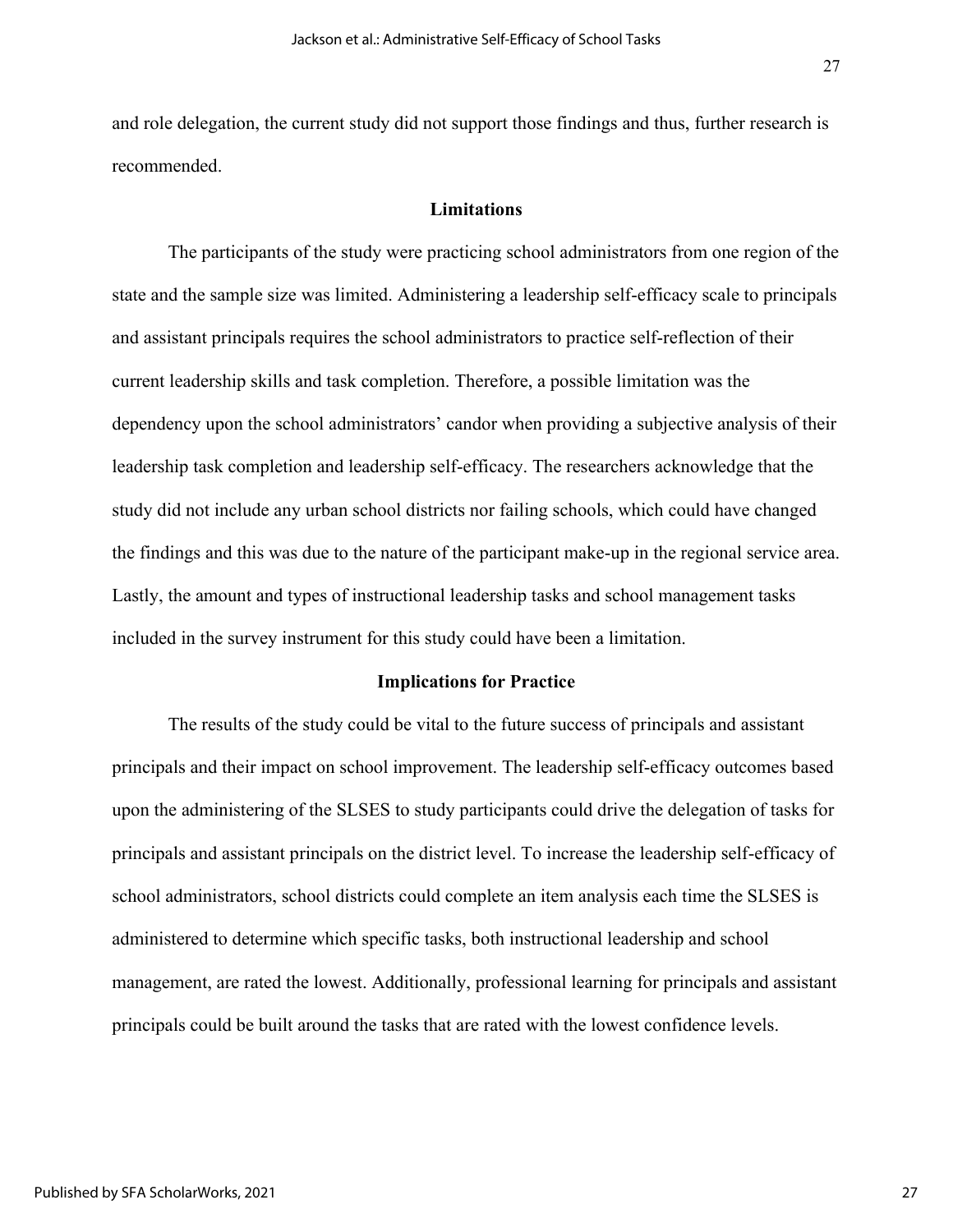While school administrators had a higher leadership self-efficacy when completing school management tasks, they also spent more time completing school management tasks and less time completing instructional leadership tasks. The success of the school is dependent upon the school administrators' ability to perform both types of tasks effectively. Thus, school administrators are looking to seek a balance between their use of time on instructional leadership tasks and school management tasks. Assistant principals seem to also desire more experience with instructional leadership tasks than they have previously either had time to do or been permitted to do. School district leaders could work with principals and assistant principals to streamline the delegation of instructional leadership tasks and school management tasks to ensure the balance of these tasks for all school administrators. If the balance were to become a part of the administrative leadership culture, the leadership self-efficacy of the school administrators could positively impact school improvement and knowing the types of tasks most school administrators fulfill and how the completion of the tasks relates to their leadership selfefficacy could prove impactful. The use of this instrument and its results could drive discussions between evaluators and school administrators concerning their leadership self-efficacy and use of time on specific tasks based upon the previous school year while planning the delegation of tasks for the next school year.

Schools could be granted additional resources in the form of support staff or more assistant principals to ensure the opportunities for principals and assistant principals to balance and complete instructional leadership tasks and school management tasks. School district officials and school administrators could also become more intentional concerning the distribution and delegation of instructional leadership tasks and school management tasks to principals and assistant principals based upon the leadership self-efficacy and desired use of time

https://scholarworks.sfasu.edu/slr/vol16/iss1/7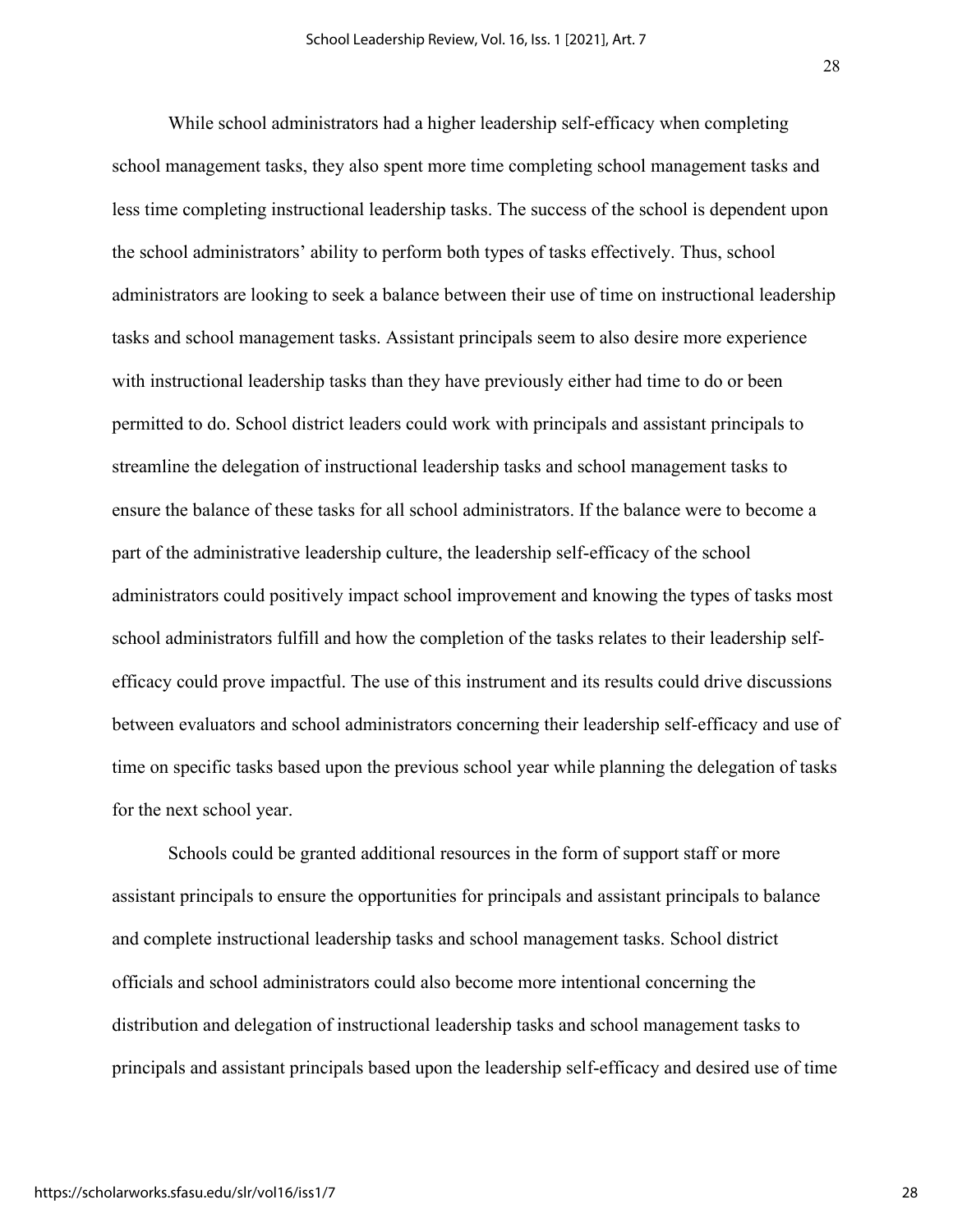of the school administrators. Assigning principals and assistant principals tasks based upon their enhanced confidence levels could prove to be beneficial to the entire school environment. This level of support could enhance the preparation of assistant principals for future roles as principals and positively impact school improvement.

### **Recommendations for Future Research**

This study was conducted with school administrators from school districts within southeast Georgia communities. First, to increase the sample size and broaden the representation of school administrators, the study could be conducted with school administrators from an entire state, a region of the United States, or across the entire country. This would afford researchers the opportunity to have larger numbers of principals and assistant principals within each demographic subgroup. With a larger, broader sample size, more attention could be given to the completion of instructional leadership tasks and school management tasks and leadership selfefficacy of school administrators within specific demographic subgroups. Second, additional demographic factors, including socioeconomic status and school size, could also be considered to determine their potential impact on leadership self-efficacy and use of time by school administrators.

The third recommendation for future research would change the research design to allow for deeper analysis of the topic. The current study was conducted using a cross-sectional survey design. Future research on this topic using a longitudinal design would be beneficial. If leadership self-efficacy and use of time could be studied using one sample over an extended period of time, researchers would get the opportunity to compare and contrast leadership selfefficacy scores and time spent on instructional leadership tasks and school management tasks to better determine any additional factors impacting school administrators and their confidence in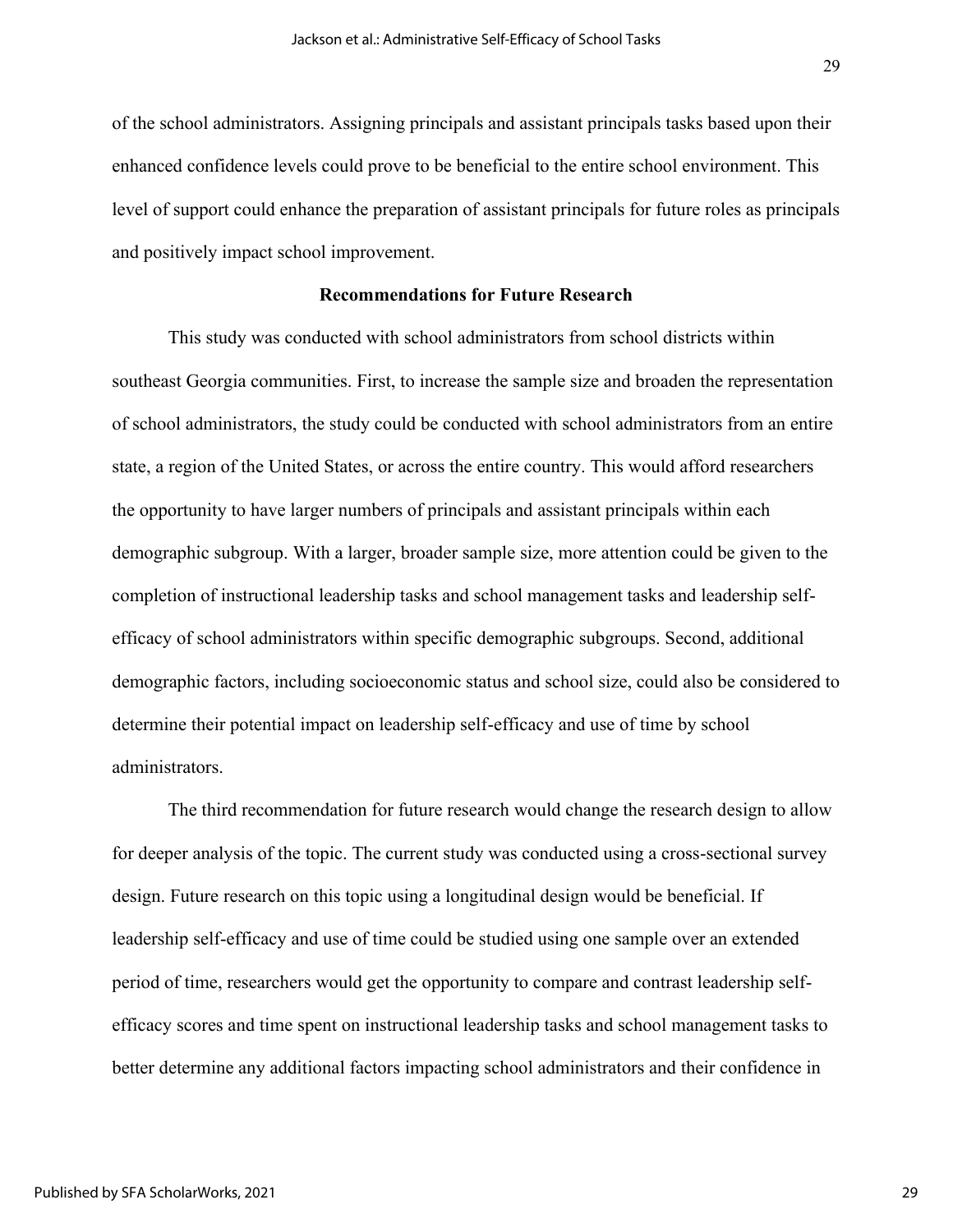their ability to lead and their use of time fulfilling job tasks. The last part of the instrument utilized for this study included two open-ended questions related to the types of instructional leadership tasks and school management tasks participants completed the most within their role. These questions gave participants the opportunity to share instructional leadership tasks and school management tasks that may not have been included within the survey instrument. Future researchers could gain more specific contextual data if a qualitative approach was used for a study on the leadership self-efficacy and use of time of school administrators.

The final recommendation for future research is to examine the attitudes towards school management and instructional leadership tasks beyond that of time spent on task to delve deeper into educator perceptions of said attitudes to extrapolate on the importance of maintaining high self-efficacy. In addition, years of experience may also play a role and this could be a future variable for consideration.

#### **Conclusion**

Multiple conclusions of the impact of the instructional leadership tasks and school management tasks on principals and assistant principals can be drawn relative to their use of time and leadership self-efficacy. While there was no statistically significant difference between the leadership self-efficacy for the instructional leadership tasks and school management tasks based upon the roles of school administrator, there was a linear relationship between leadership selfefficacy and the instructional leadership tasks and school management tasks of school administrators. The results support further research into the need for the balance of instructional leadership tasks and school management tasks to enhance the effectiveness of principals and assistant principals.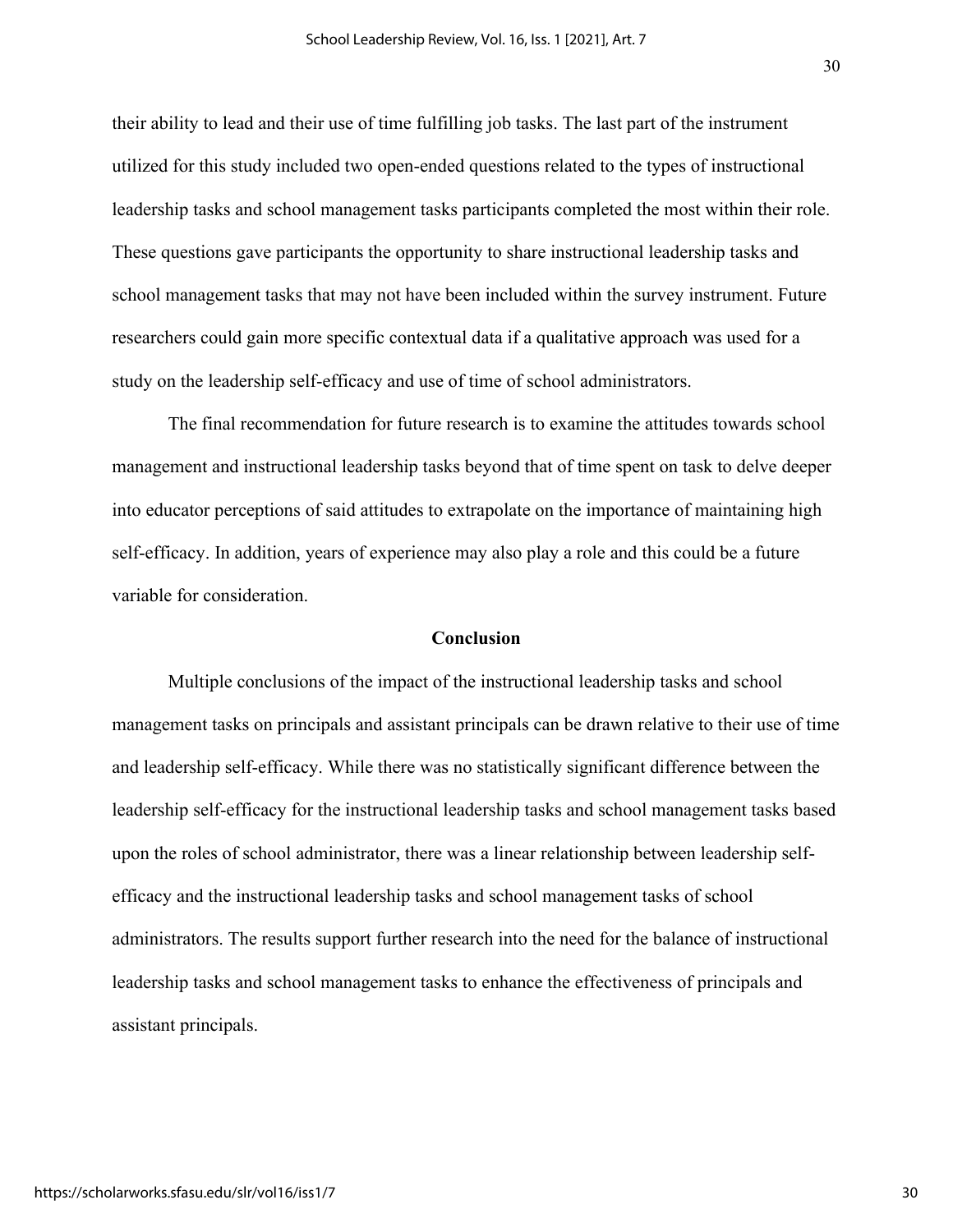When the participants were asked about the percentage of their school week spent on instructional leadership tasks and school management tasks, there were differences between the amount of time spent on each type of task by principals and assistant principals. It appeared that the principals were able to spend more time on instructional leadership tasks than the assistant principals. Most of the assistant principals spent over half of their time each week completing school management tasks. Principals may have afforded more opportunities to fulfill instructional leadership tasks than assistant principals.

Although the results of the survey indicated that the school administrators perceived themselves to be mostly instructional leaders, they spent most of their time completing school management tasks. Once the data were disaggregated further, the school administrators' perceptions were more aligned with their reported use of time. The participants seemed to realize the imbalance of their instructional leadership tasks and school management tasks in their daily work within their roles. Of the principals who participated in this study, 69.6% considered themselves as instructional leaders, and this perception seemed to be verified based upon the amount of time spent on instructional leadership tasks. Of the assistant principals who participated in this study, 51% considered themselves as school managers, and this perception seemed to be verified based upon the amount of time spent on school management tasks. Thus, the researchers recommend further research on the balance of instructional leadership and school management tasks for both principals and assistant principals in an effort to effectively lead their schools.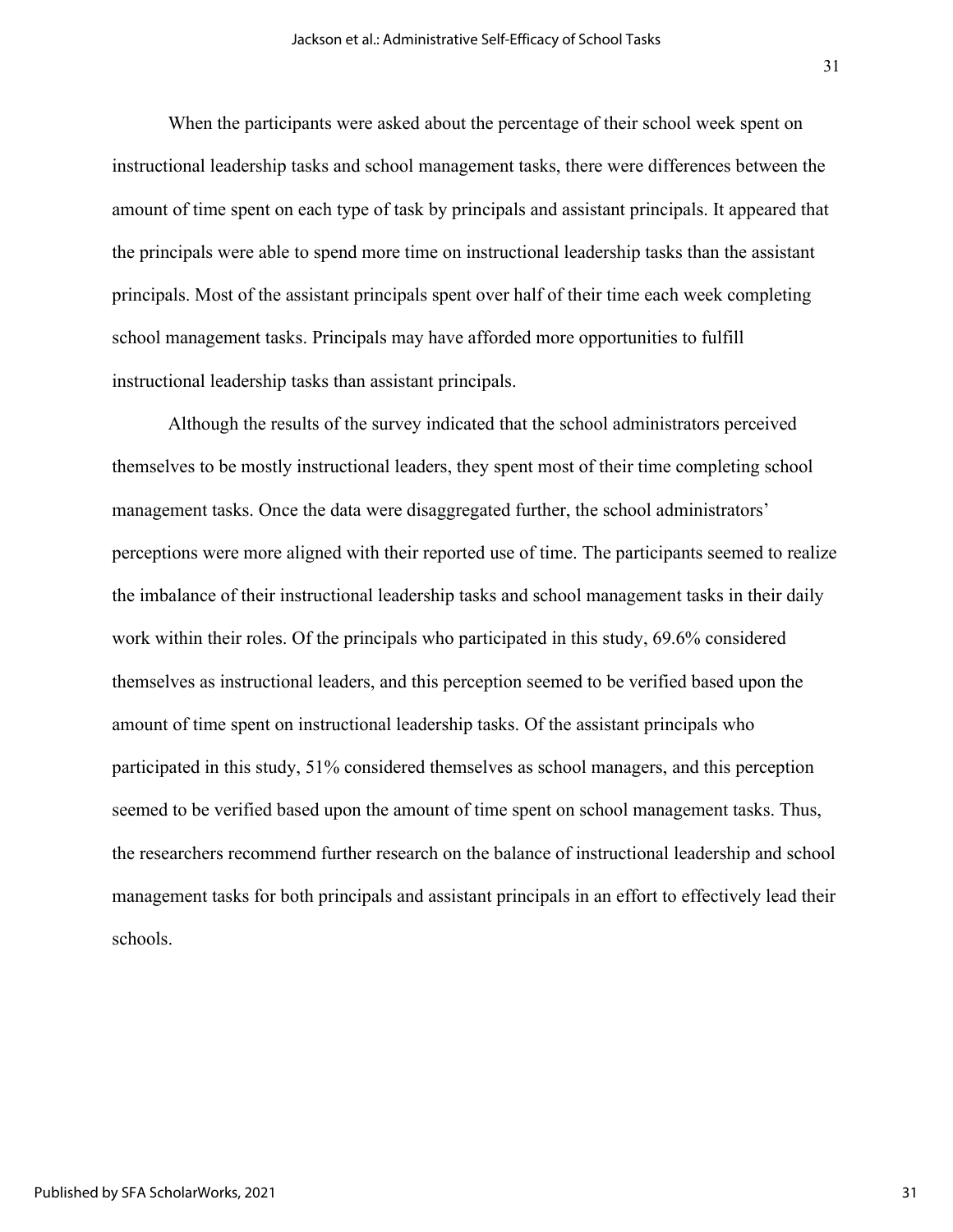#### **References**

- Argon, T. (2015). Teacher and administrator views on school principals' accountability. *Educational Sciences: Theory & Practice, 15*(4), 925-944. https://doi.org.10.12738/estp.2015.4.2467
- Bandura, A. (2012). On the functional properties of perceived self-efficacy revisited. *Journal of Management, 38*(1), 9-44. https://doi.org.10.1177/0149206311410606
- Boies, K. & Fiset, J. (2019). I do as I think: Exploring the alignment of principal cognitions and behaviors and its effects on teacher outcomes. *Educational Administration Quarterly, 55*(2), 225-252. https://doi.org.10.1177/0013161X18785869
- Ediger, M. (2014). The changing role of the school principal. *College Student Journal, 48*(2), 265-267. http://eds.a.ebscohost.com.libez.lib.georgiasouthern.edu/eds/ pdfviewer/pdfviewer?vid=5&sid=d326035e-97b4-454f-9a83-63a2cf03f212%40 sessionmgr4010&hid=4211
- Ezzani, M. D. (2020). Principal and teacher instructional leadership: A cultural shift. *International Journal of Educational Management, 34*(3), 576-585. https://doi.org.10.1108/IJEM-02-2019-0071
- First District RESA Regional Educational Service Agency. (2019). *Vision-mission-belief statements.* https://www.fdresa.org/vision-mission-belief-statements/
- Goolamally, N., & Ahmad, J. (2014). Attributes of school leaders towards achieving sustainable leadership: A factor analysis. *Journal of Education and Learning, 3*(1),122- 133. https://doi.org.10.5539/jel.v3n1p122
- Grissom, J. A., & Loeb, S. (2011). Triangulating principal effectiveness: How perspectives of parents, teachers, and assistant principals identify the central importance of managerial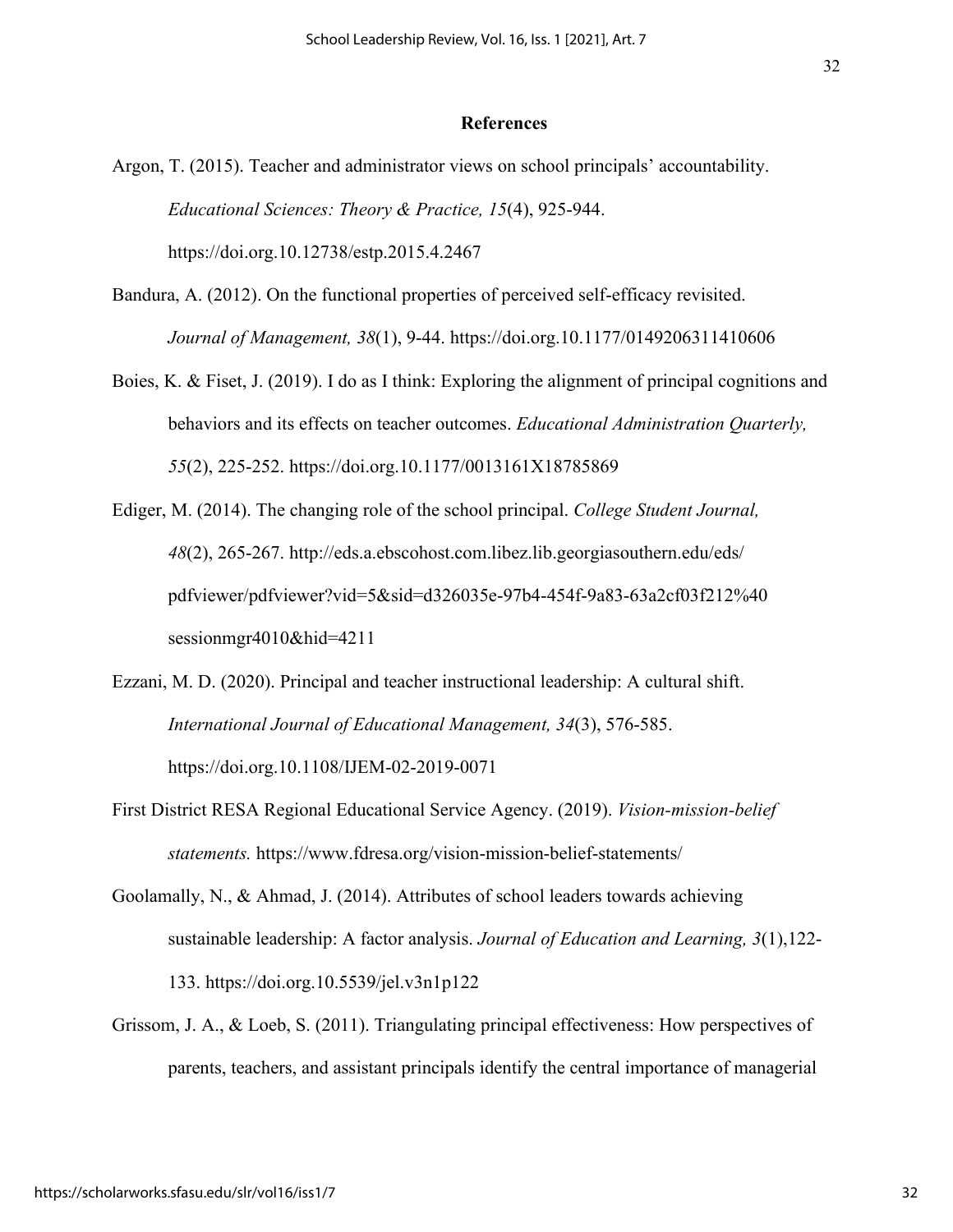skills. *American Educational Research Journal, 48*(5), 1091-1123. https://doi.org.10.3102/0002831211402663

- Grissom, J. A., Loeb, S., & Master, B. (2013). Effective instructional time use for school leaders: Longitudinal evidence from observations of principals. *Educational Researcher, 42*(8), 433-444. https://doi.org.10.3102/0013189X13510020
- Grissom, J. A., Loeb, S., & Mitani, H. (2015). Principal time management skills: Explaining patterns in principals' time use, job stress, and perceived effectiveness. *Journal of Educational Administration, 53*(6), 773-793. https://doi.org.10.1108/JEA-09-2014-0117
- Gurley, D. K., Anast-May, L., O'Neal, M., Lee, H. T., & Shores, M. (2015). Instructional leadership behaviors in principals who attended an assistant principals' academy: Selfreports and teacher perceptions. *Planning and Changing, 46*(1/2), 127-157. https://search-proquest-com.libez.lib.georgiasouthern.edu/docview/1719448705/
- Hallinger, P., & Murphy, J. F. (2012). Running on empty? Finding the time and capacity to lead learning. *National Association of Secondary School Principals Bulletin, 97*(1), 5-21. https://doi.org.10.1177/0192636512469288
- Hilliard, A. T., & Newsome, S. S. (2013). Value added: Best practices for the utilization of assistant principals' skills and knowledge in schools. *Journal of College Teaching & Learning (Online), 10*(2), 153. http://libez.lib.georgiasouthern.edu:2048/ login?url=http://search.proquest.com/docview/1418715973?accountid=11225
- Horng, E. L., Klasik, D., & Loeb, S. (2010). Principal's time use and school effectiveness. *American Journal of Education, 116*(4), 491-523. https://www-jstor-org.libez.lib. georgiasouthern.edu/stable/pdf/10.1086/653625.pdf?refreqid=excelsior%3Ad640bd7 ac2cd8aade030de047ecdcd07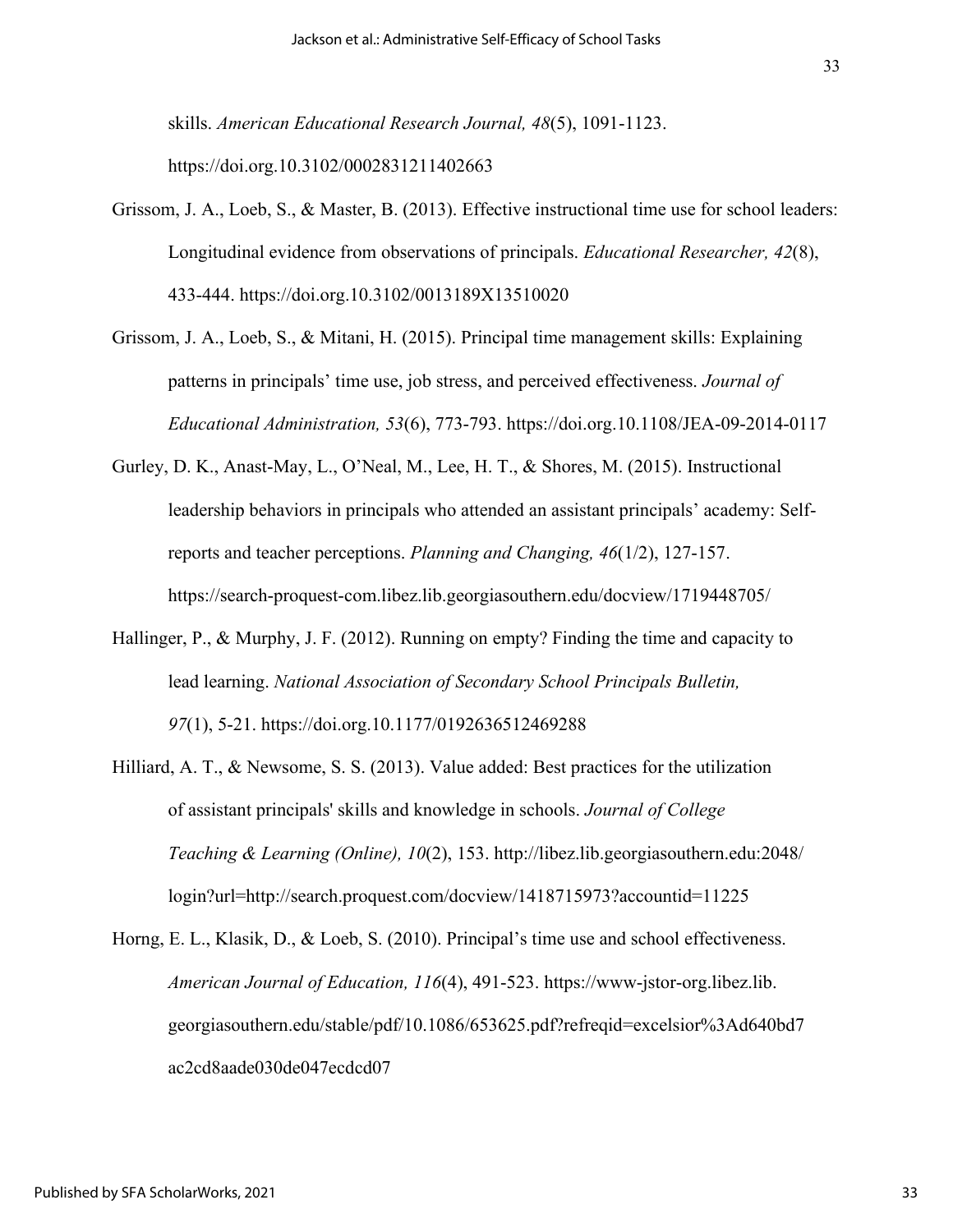Houchens, G., Niu, C., Zhang, J., Miller, S. K., & Norman, A. D. (2018). Do differences in high school principal and assistant principal perceptions predict student achievement

outcomes? *National Association of Secondary School Principals Bulletin, 102*(1), 38-57. https://doi.org.10.1177/0192636518763105

Huang, T., Hochbein, C., & Simons, J. (2020). The relationship among school contexts, principal time use, school climate, and student achievement. *Educational Management Administration & Leadership, 48*(2), 305-323. https://doi.org.10.1177/1741143218802595

- Kelleher, J. (2016). You're ok, I'm ok. *Phi Delta Kappan, 97*(8), 70-73. https://doi.org. 10.1177/0031721716647025
- Leaf, A. & Odhiambo, G. (2017). The deputy principal instructional leadership role and professional learning: Perceptions of secondary principals, deputies and teachers. *Journal of Education Administration, 55*(1), 33-48. https://doi.org.10.1108/JEA-02-2016- 0029
- Lochmiller, C. R. & Karnopp, J. R. (2016). The politics of coaching assistant principals: Exploring principal control. *International Journal of Mentoring and Coaching in Education, 5*(3), 203-220. https://doi.org.10.1108/IJMCE-02-2016-0015
- Lunenburg, F. C. (2010). The principal and the school: What do principals do? *National Forum of Educational Administration and Supervision Journal, 27*(4), 1-13.

Lemoine, P. A., Greer, D., McCormack, T. J., & Richardson, M. D. (2014). From managerial to instructional leadership: Barriers principals must overcome. *New Waves – Educational Research and Development, 17*(1), 17-30. https://search-proquest-com.libez.lib. georgiasouthern.edu/docview/1684189688/fulltextPDF/1BAD3A4B9EE4802PQ/10?acco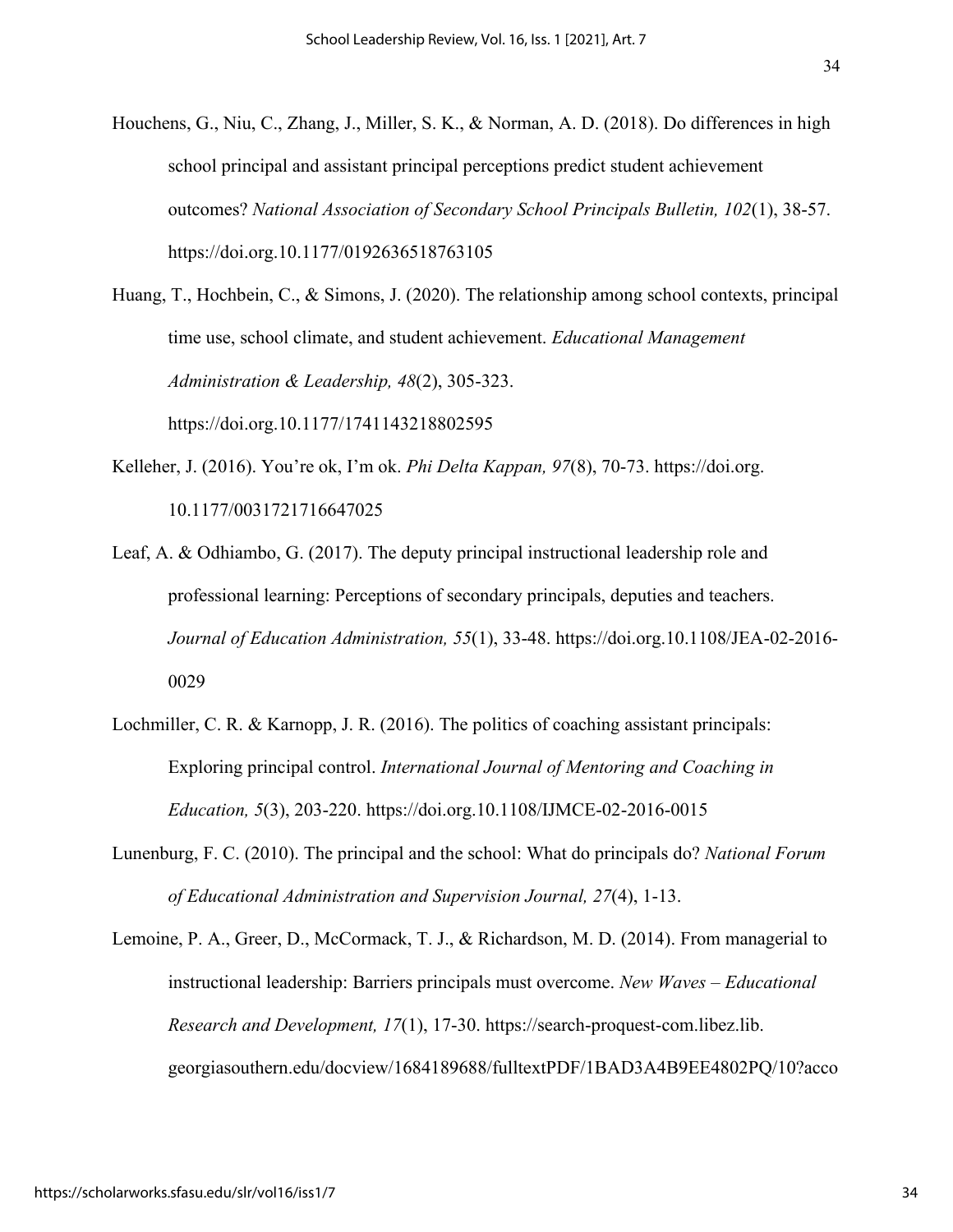untid=11225

- McBrayer, J. S., Jackson, T., Pannell, S. S., Sorgen, C. H., Gutierrez de Blume, A. P., & Melton, T. D. (2018). Balance of instructional and managerial tasks as it relates to school leaders' self-efficacy. *Journal of School Leadership 28*(5), 596-617. https://doi.org. 10.1177/105268461802800502
- McCullers, J. F. & Bozeman, W. (2010). Principal self-efficacy: The effects of no child left behind and Florida school grades. *National Association of Secondary School Principals Bulletin, 94*(1), 53-74. https://doi.org.10.1177/0192636510371976
- Mitchell, C., Armstrong, D., & Hands, C. (2017). Oh, is that my job? Role vulnerability in the vice-principalship. *International Studies in Educational Administration, 45*(1), 3-18. https://eds-a-ebscohost-com.libez.lib.georgiasouthern.edu/eds/pdfviewer/pdfviewer? vid=1&sid=f54d72a3-4c5d-46a2-9f6f-44f767a6ee0e%40sessionmgr4008
- Morgan, T. L. (2018). Assistant principals' perceptions of the principalship. *International Journal of Education Policy & Leadership, 13*(10), 1-20. https://doi.org.10.22230/ijepl.2018v13n10a743
- Muse, M. D. & Abrams, L. M. (2011). An investigation of school leadership priorities. *Delta Kappa Gamma Bulletin, 77*(4), 49-58. http://libez.lib.georgiasouthern.edu:2048/login? url=https://search-proquest-com.libez.lib.georgiasouthern.edu/docview/905838510? accountid=11225
- Oleszewski, A., Shoho, A. & Barnett, B. (2012). The development of assistant principals: A literature review. *Journal of Educational Administration, 50*(3), 264-286. https://doi.org.10.1108/09578231211223301

Parson, L., Hunter, C.A., & Kallio, B. (2016). Exploring educational leadership in rural schools.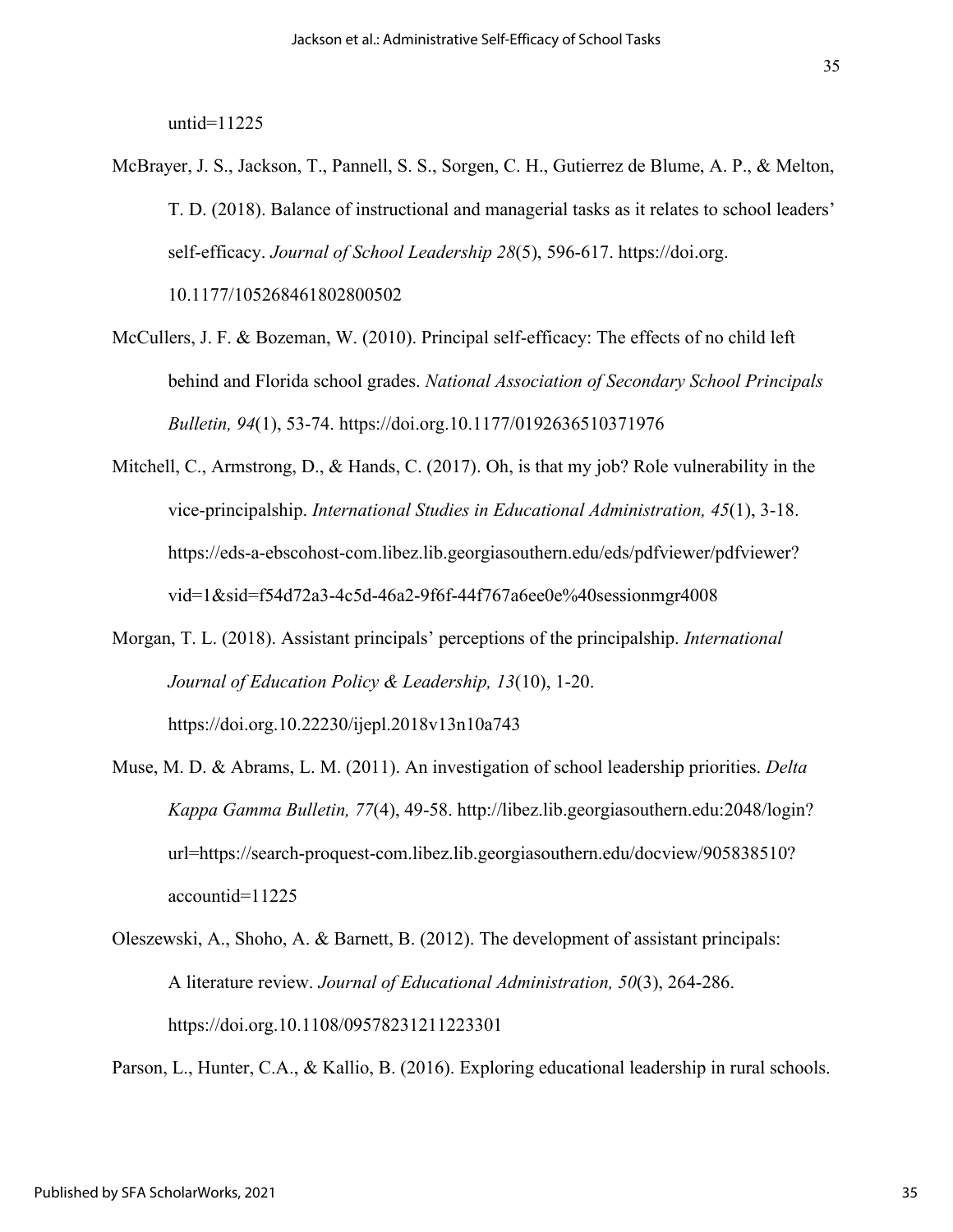*Planning and Changing, 47*(1/2), 63-81. https://eds-a-ebscohost-com.libez.lib. georgiasouthern.edu/eds/pdfviewer/pdfviewer?vid=1&sid=f1da2fbe-b27e-46b5-97e9- 3726b1f0e02b%40sessionmgr4009

- Petrides, L., Jimes, C., & Karaglani, A. (2014). Assistant principal leadership development: A narrative capture study. *Journal of Educational Administration, 52*(2), 173-192. https://doi.org.10.1108/JEA-01-2012-0017
- Petridou, A., Nicolaidou, M., & Williams, J. S. (2014). Development and validation of the school leaders' self-efficacy scale. *Journal of Educational Administration, 52*(2), 228-253. https://doi.org.10.1108/JEA-04-2012-0037
- Sebastian, J., Camburn, E. M., & Spillane, J. P. (2018). Portraits of principal practice: Time allocation and school principal work. *Educational Administration Quarterly, 54*(1), 47-84. https://doi.org.10.1177/0013161X17720978
- Shaked, H. (2018). Why principals sidestep instructional leadership: The disregarded question of schools' primary objective. *Journal of School Leadership, 28*(4), 517–538. https://doi.org/10.1177/105268461802800404
- Spillane, J. P. & Hunt, B. R. (2010). Days of their lives: A mixed-methods, descriptive analysis of the men and women at work in the principal's office. *Journal of Curriculum Studies, 42(*3), 293-331. https://doi.org.10.1080/00220270903527623
- Vogel, L. R. (2018). Learning outside the classroom: How principals define and prepare to be instructional leaders. *Education Research International, 2018*, 1-14. https://doi.org.10.1155/2018/8034270
- Vooren, C. V. (2018). An examination of k-5 principal time and tasks to improve leadership practice. *Educational Leadership Administration: Teaching and Program Development,*